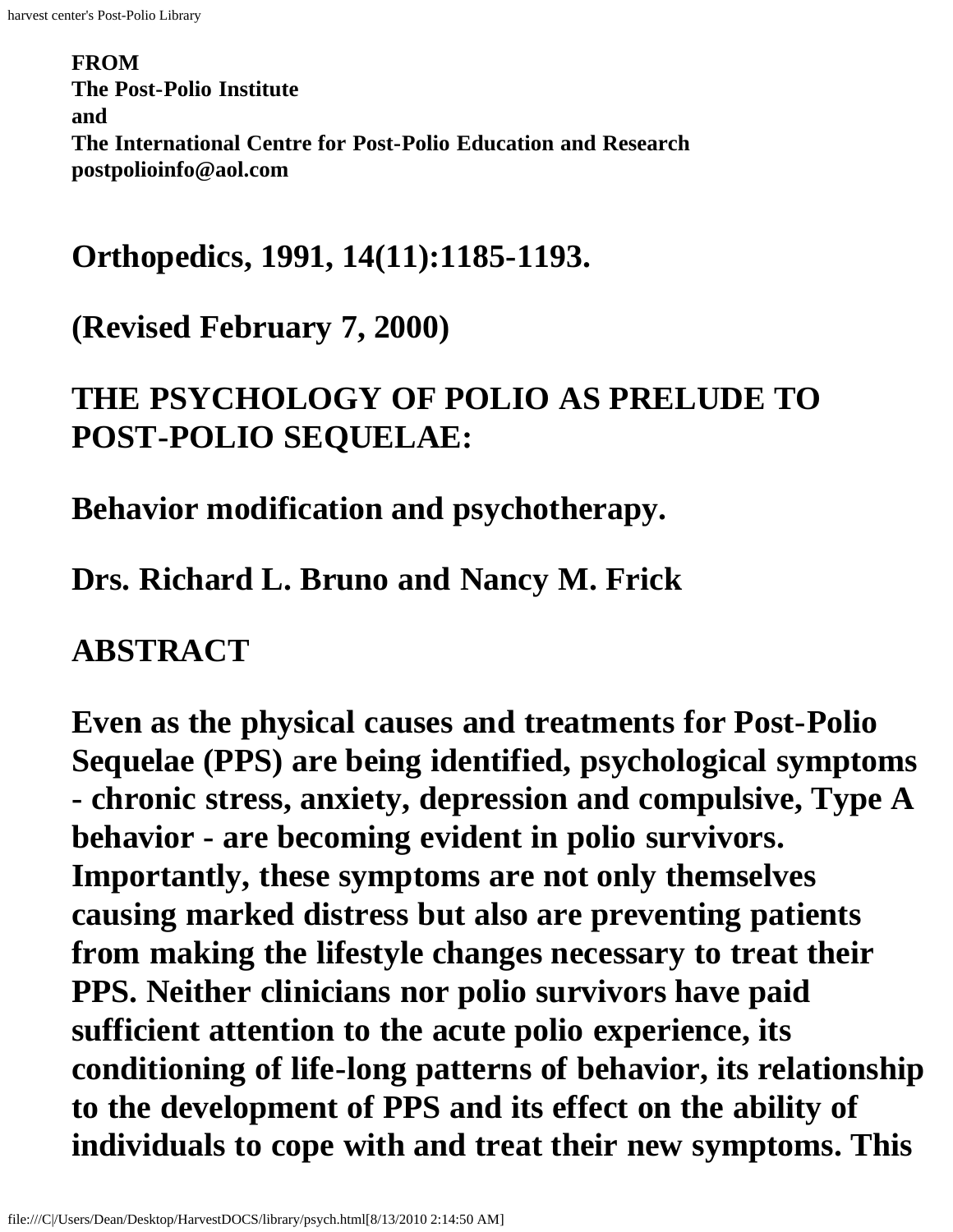**paper describes the acute polio and post-polio experiences on the basis of patient histories, relates the experience of polio to the development of compulsive, Type A behavior, links these behaviors to the physical and psychological symptoms reported in the National Post-Polio Surveys and presents a multimodal behavioral approach to the treatment of PPS by describing patients who have been treated by this Post-Polio Service.**

**"I'll walk without crutches. I'll walk into a room without scaring everybody half to death. I'll stand easily enough in front of people so that they'll forget I'm a cripple." Franklin D. Roosevelt (1)**

**In the 1980's, nearly half of the 1.63 million American polio survivors reported new and unexpected symptoms - fatigue, muscle weakness and pain - that have come to be called Post-Polio Sequelae (PPS) (2,3). While the medical community focused its attention on these new physical symptoms, polio survivors' psychological reactions to PPS emerged. Fear, disbelief, denial and confusion were experienced first since PPS were completely unexpected (4). The 1985 National Survey of 738 polio survivors (5,6) revealed that 86% of the respondents never considered the possibility of developing new problems after having reached maximum recovery from polio and that 72% did not initially think that their new symptoms were related to their having had polio. Since polio survivors did not know the cause of their new symptoms they looked to the medical community**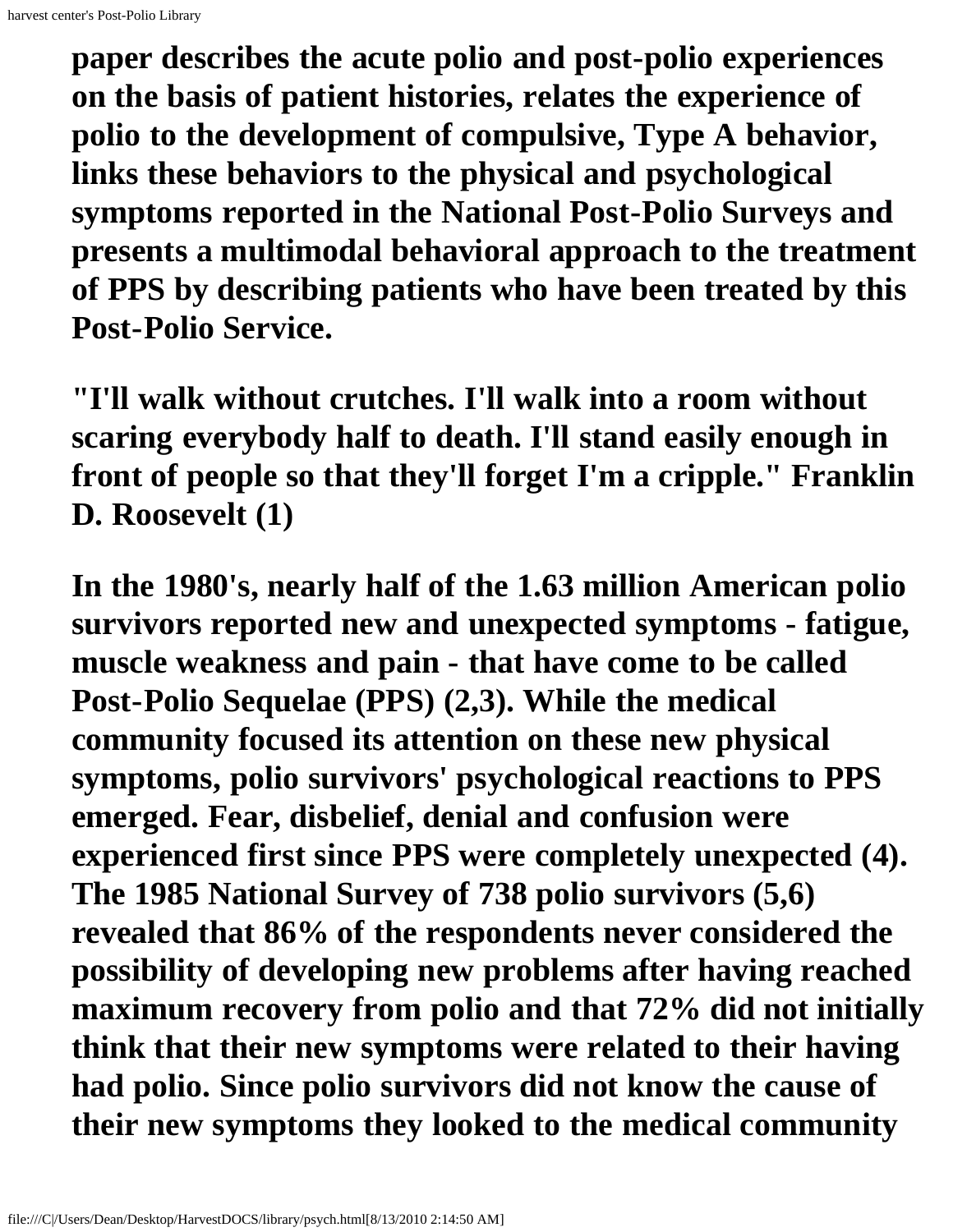## **for help.**

**Fear and confusion increased as medical ignorance and disinterest frustrated and angered polio survivors. Many physicians dismissed new symptoms as psychogenic, factitious or unrelated to polio. In the 1985 National Survey, 23% of respondents were told by physicians that the symptoms were "all in their minds" while 26% were told that the symptoms "could not possibly be related to having had polio." Other patients received frightening and unfounded diagnoses, such as "some kind of ALS" or recrudescent polio (3). Many patients were told that they would have to accept new symptoms and loss of function since all polio survivors were "just getting old" (4).**

**Now, in the second decade of PPS, the medical community has accepted the reality of PPS and is identifying effective treatments for new fatigue, weakness and pain. Even with these advances, additional psychological symptoms - chronic stress, anxiety, depression and compulsive, Type A behavior - are being identified in polio survivors. Importantly, these symptoms are not only themselves causing marked distress but also are preventing patients from making the lifestyle changes necessary to treat their PPS (6,7,8).**

**It appears that the factor central to the etiology of these psychological symptoms is that polio survivors are being forced to cope with new symptoms and disability when many have not yet dealt with the emotional reality of their having had polio over thirty years ago. Evidence for the**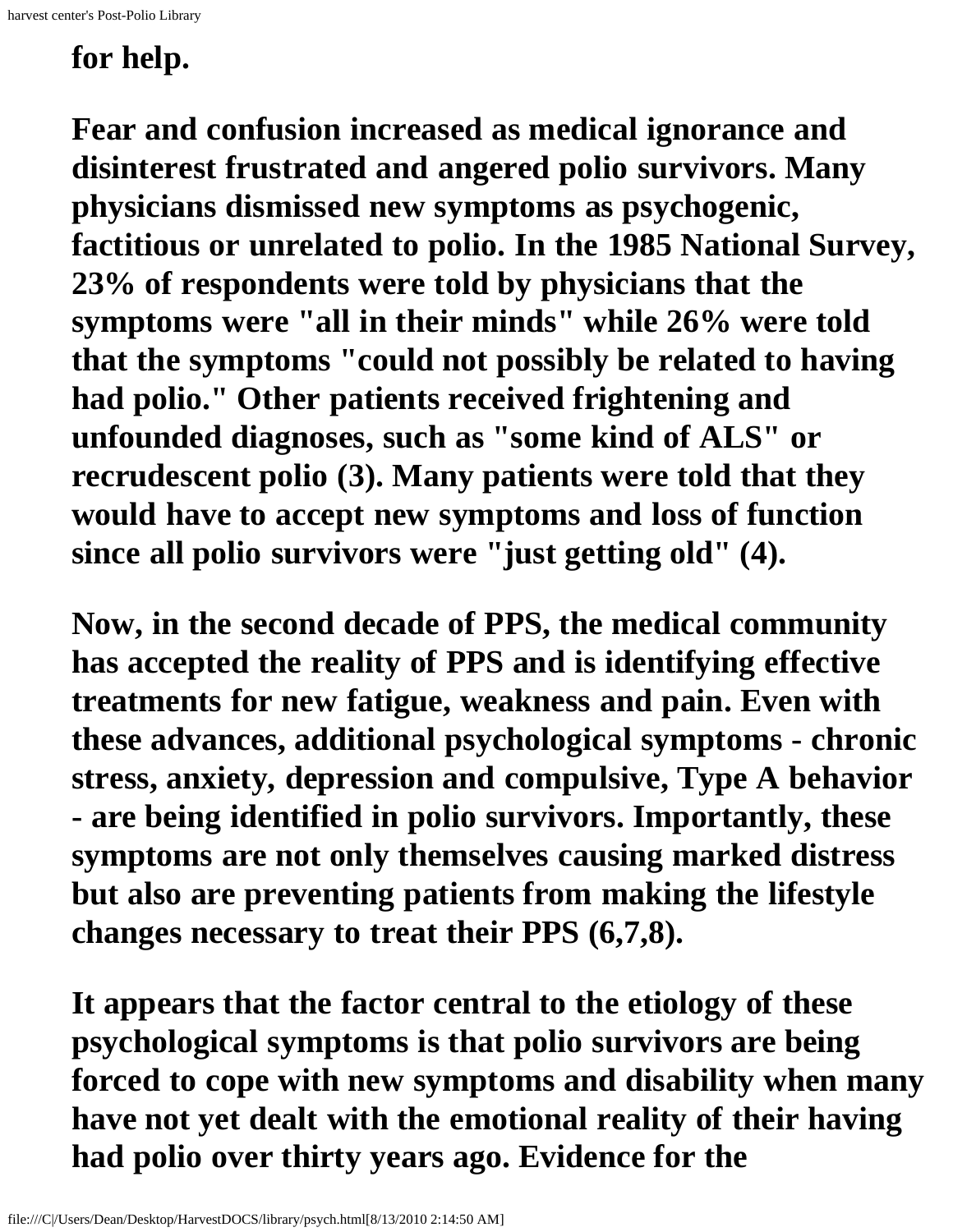**postponement of coping with the acute polio experience was found in the 1985 National Survey, where 26% of respondents reported that they "did not think of themselves as having a disability" before developing PPS; with the onset of PPS 42% admitted to having a "second disability." (6)**

**Neither clinicians nor polio survivors have paid sufficient attention to the acute polio experience, its conditioning of life-long patterns of behavior, its relationship to the development of PPS and its effect on individuals' ability to cope with and treat their new symptoms. It is the purpose of this paper 1) to describe the acute polio and post-polio experiences on the basis of published reports and patient histories; 2) to relate the experience of polio to the development of compulsive, Type A behavior; 3) to link compulsive, Type A behavior to the physical and psychological symptoms reported in the National Post-Polio Surveys; 4) to present a multimodal behavioral approach to the treatment of PPS by describing patients who have been treated by this Post-Polio Service during the past year.**

**The Acute Polio Experience**

**Polio survivors frequently report that the onset of PPS have forced them, often for the first time, to recall and examine their acute polio experience (9). With the onset of polio, these individuals understood that they had been stricken by the "greatly feared disease," believed that disability was likely and death was possible (10). These fears were**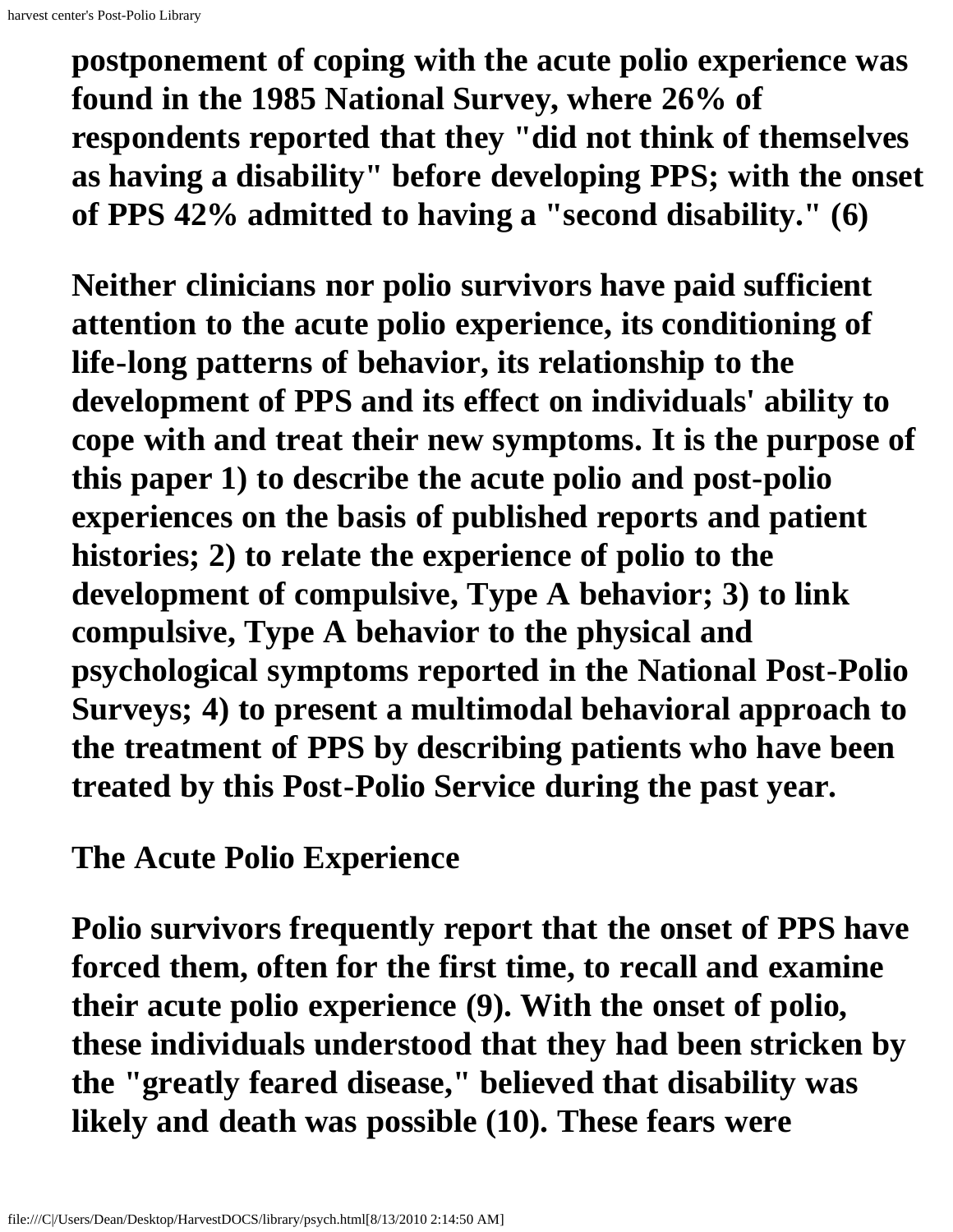**amplified in those who knew others who had been disabled or even killed by polio (10). Polio survivors recall confusion and terror at being wrenched from their homes and being given by their parents into the care of strangers with whom they were required to live for weeks, months or even years (11). Even children too young to understand what was happening likely sensed their parents' fear and panic; they certainly felt the pain of their own illness and the desolation of being abandoned by their parents (11,12,13,14).**

**Individuals admitted to hospital quickly became aware of their complete loss of control and total dependency on the hospital staff. Many could not feed or toilet themselves; those with the most severe paralysis could not even move. Patients' were forced to rely totally on hospital staff if their most basic survival needs were to be met. If they were to survive, patients had little choice but to suppress their fears and follow their parents' parting instruction: "Be good, don't make trouble and do everything you're told" (11).**

**Separation from parents and loss of control were not the only sources of fear. Patients describe a hospital regimen of painful and often frightening therapies including hot packs, splinting, bracing, stretching and exercise (15). Patients also report undergoing multiple surgeries, including muscle transplants, tendon lengthenings and osteotomies. One especially brutal procedure that many parents attempted to obtain for their children, pulverized weakened muscles and their motor nerves with an electric riveter to promote axonal**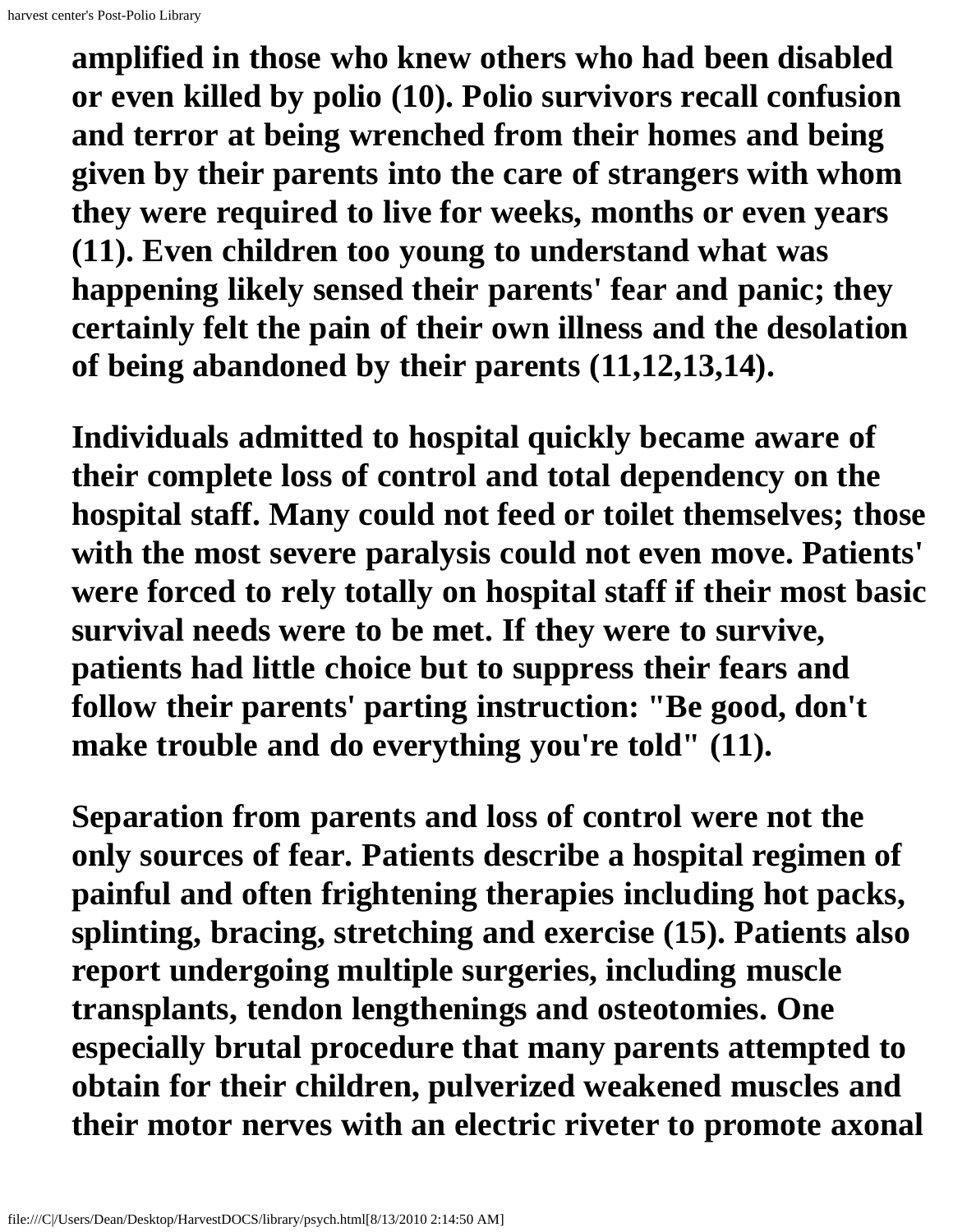**sprouting - a uniquely medieval attempt to prevent permanent visible disability (16,17). These procedures were administered usually without explanation and certainly without consent since, especially at the height of the epidemics, hospitals were overwhelmed by the sheer number of polio patients needing care (10,11,12,13,15,18,19). Excluding young patients from treatment decisions and the failure to communicate information about their illness magnified the severity of the illness to the patients and permitted their inherent fear of death to emerge (14).**

**Questions or complaints about therapies were not infrequently met by staff anger or punishment (13,18). Staff anger was viewed as a very real threat to survival by patients who were isolated from parents and totally dependent on the staff. One patient described this situation as placing her in "mortal danger" (15); she believed that the staff had to be placated if she were to survive. Patients discovered that staff anger could sometimes be prevented if they complied with hospital regimen without questions. Full participation in therapies, without regard to pain or exhaustion, would sometimes garner brief attention or even praise. Thus, the expression of personal needs and emotion were punished by the staff while unquestioning compliance with and performance for the staff were reinforced. Unfortunately, protection from punishment could not always be assured. Patients describe staff who acted with unnecessary cruelty in maintaining order and control on the ward. Family visits were restricted to only a few hours per**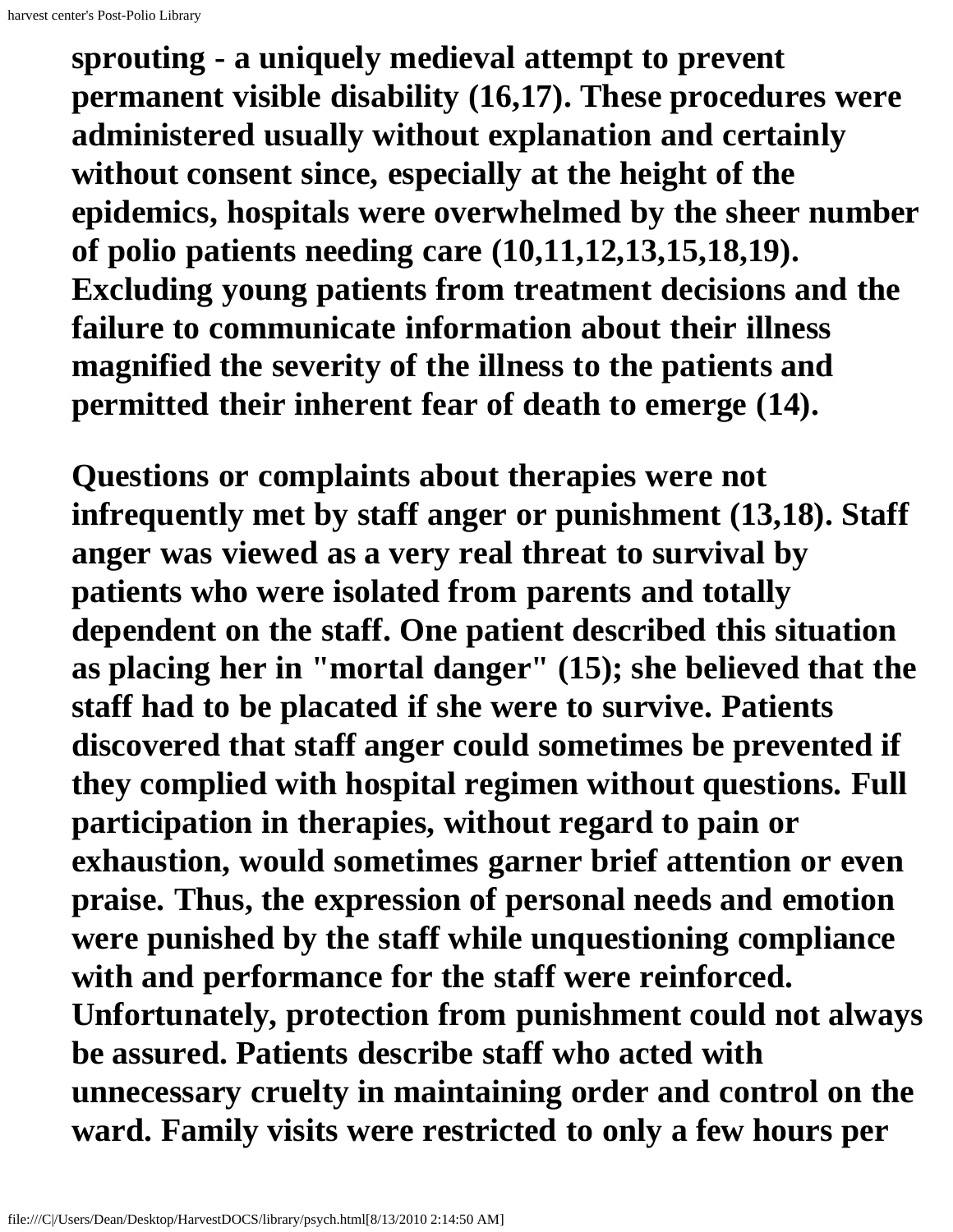**week, reinforcing patients' feelings of parental abandonment and dependency upon staff (12,15, 20). Normal, child-like behaviors were punished excessively. Several patients reported having been locked in a completely dark closet overnight when they spoke or cried after "lights out." Even appropriate and necessary nursing care could be withheld for no apparent reason (15,18).**

**Many of the patients treated by this Service have related other instances of psychological, physical and even sexual abuse at the hands of hospital staff. Instead of causing patients to complain, such abuse further reinforced patients' belief that survival depended upon the suppression of personal needs and emotion and unquestioning compliance with those in authority. This belief is evidenced in one patient's rationale for not reporting repeated sexual abuse: "I would have made my parents angry because I was not doing what I was told and the nurses, who I depended on for everything, would have punished me for making trouble for them. All I could do was stop feeling bad about it and smile."**

**Under these circumstances, some patients report having lost their sense of "identity" (18,20). Some report overidentifying with the staff and even expressed the desire to become "orthopedic surgeons when they grew up" (21). Others apparently submitted so completely to the hospital staff that they did not wish to go home or even asked to return to the hospital following discharge (22,23). It appears**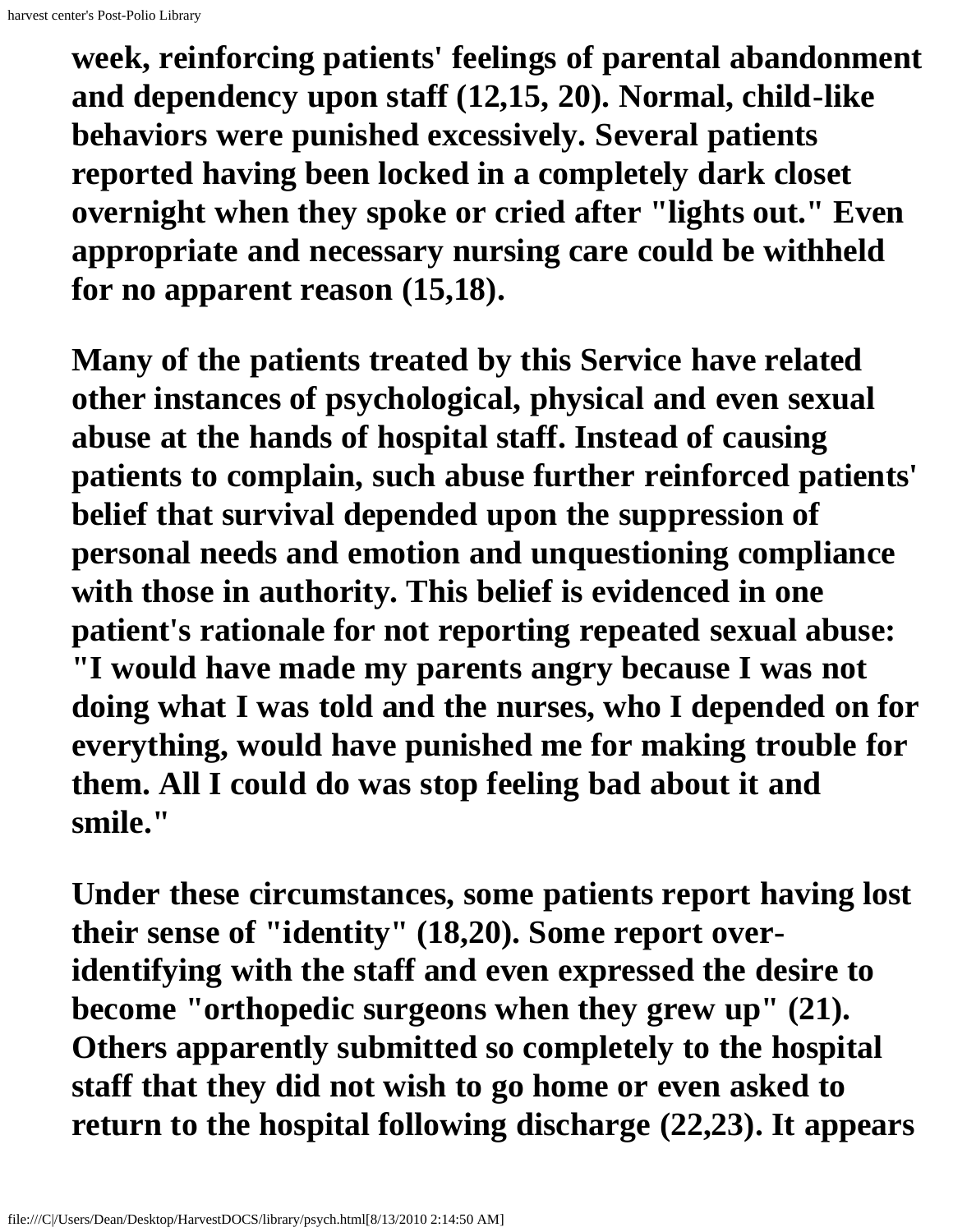harvest center's Post-Polio Library

**that many polio survivors learned to deal with their abandonment, loss of control, fear, pain and abuse by submitting to those in authority, complying fully with external expectations and denying personal needs, physical and emotional pain and even their own individuality (24). These behaviors are evident in this summary of the "Good Chart" written by polio wardmates at Baltimore's City Hospital (22):**

#### **LISTEN TO THE DOCTORS**

### **OBEY THE NURSES**

### **DO NOT FIGHT**

## **DO NOT BE BAD**

## **BE GOOD IN SCHOOL**

## **DO YOUR HOMEWORK**

## **DO NOT TALK AT DINNER or IN SCHOOL**

## **LITTLE FOLKS SHOULD BE SEEN AND NOT HEARD**

**When polio patients returned home as "polio survivors," the "Good Chart" became their prescription for proper behavior. They had learned very young and very well that submission, compliance and suppression of emotion were required if they were to escape "mortal danger"(15).**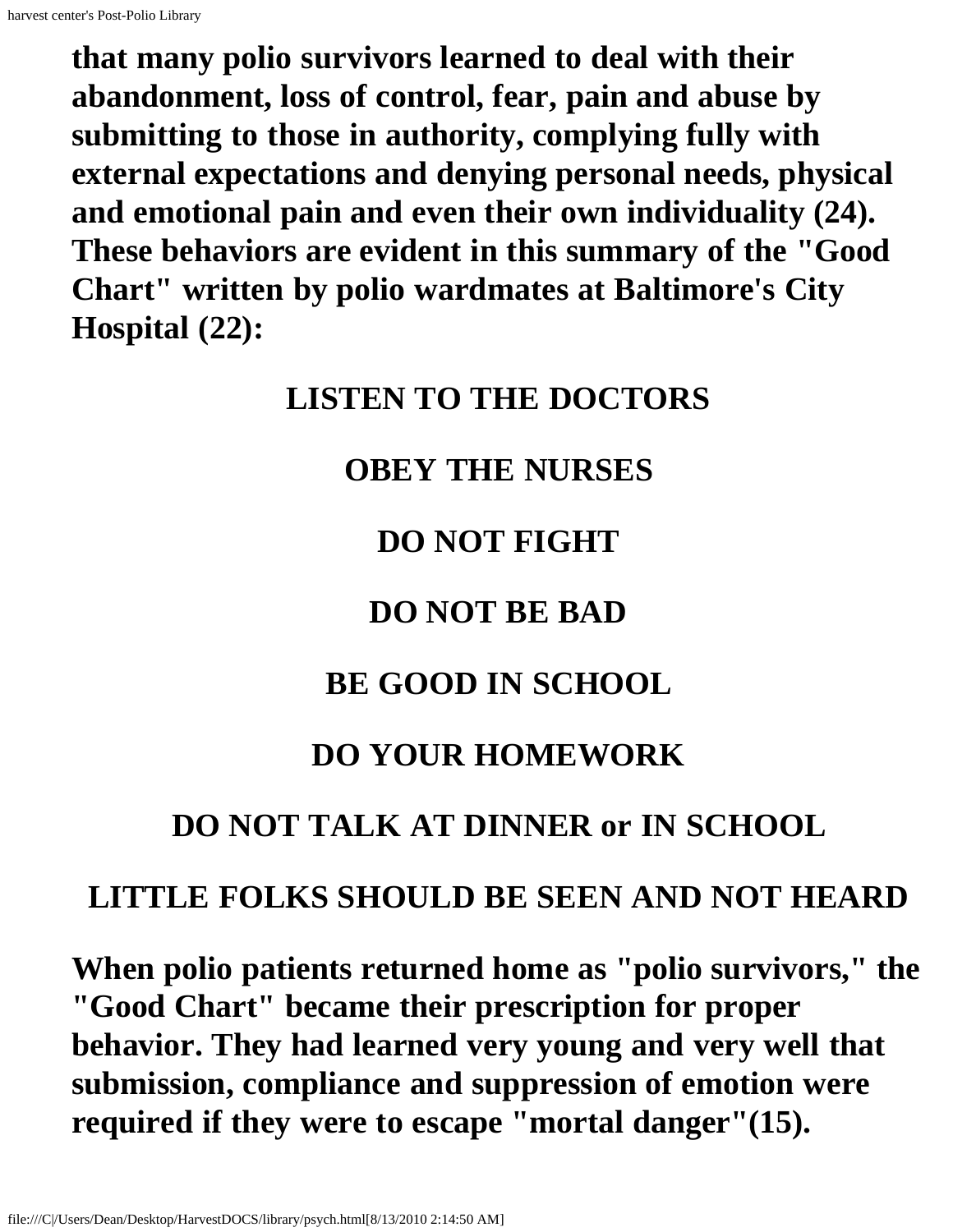#### **Polio Survivors in the Community**

**When polio survivors re-entered their communities, any special attention that may have been provided to them and their families during the acute polio often quickly stopped (22). Friends of polio survivors' families, unable to deal with the reality of polio, often disappeared (22). It was not uncommon for neighborhood children to be prohibited from playing with "polio victims" for fear that the "crippling" was contagious (23). Polio survivors, no longer physically able to participate easily or fully in social activities, became isolated (10, 25). Such alienation and isolation made polio survivors pariahs (10,14,22,25).**

**However, there was "hope." Individuals had been imbued with the "unqualified progress ideology" of physical therapy following their acute illness and had often been given prognoses upon discharge that were unrealistically optimistic (26). One paraplegic woman was told, "You'll walk out of your braces before you start dating." Such prognoses were seen as a call to normalcy. The use of braces, crutches and wheelchairs, that had made mobility possible and had been symbols of triumph over paralysis in the hospital, became stigmata of "the crippled" and symbols of one's failure to have recovered completely. Necessary assistive devices were quickly discarded, regardless of the discomfort, fatigue, awkwardness or pain that resulted, as individuals strove for the "appearance of complete physical normalcy" (21, 27). Painful and exhausting physical**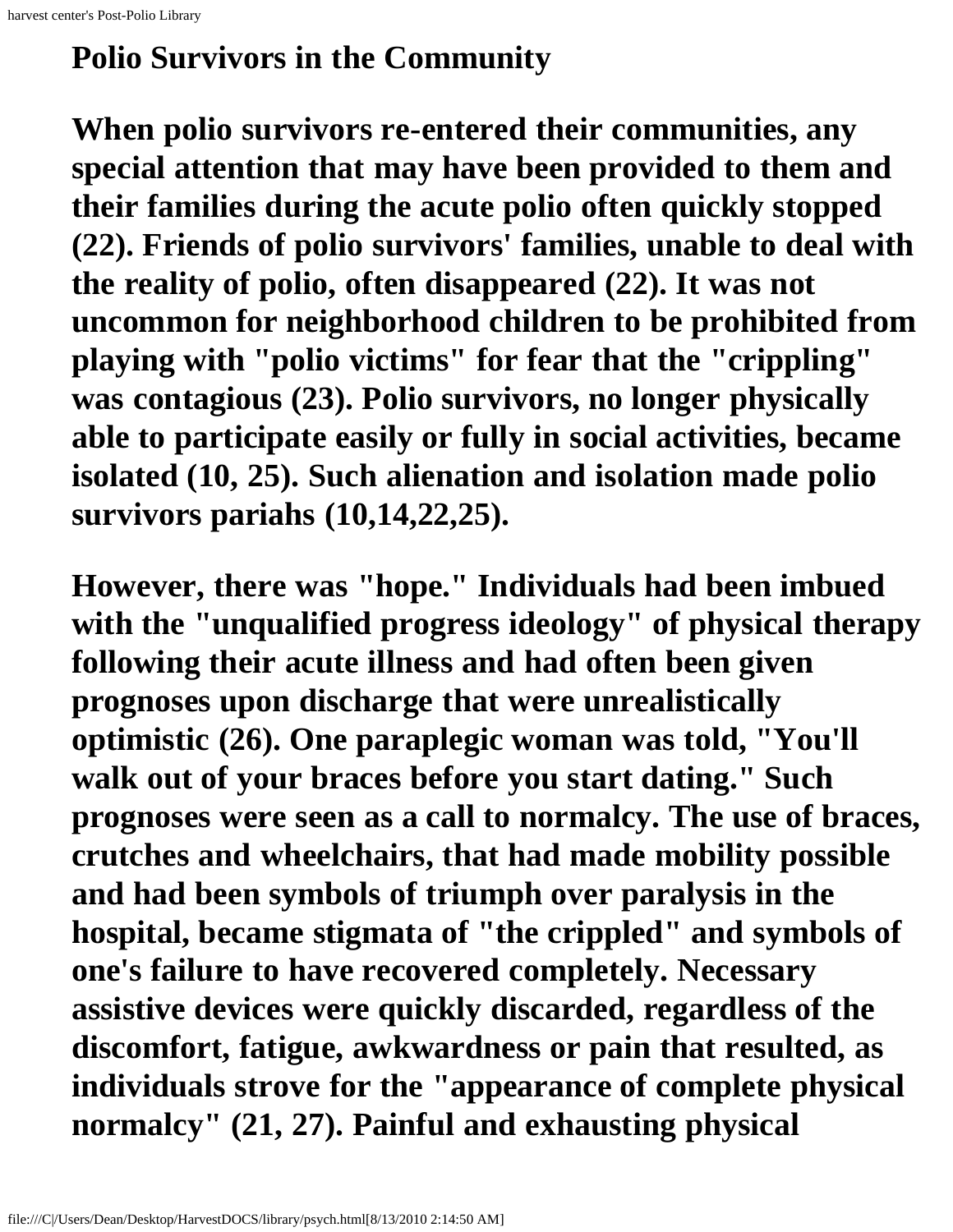**therapies were resumed upon patients' return home from hospital or initiated in those who were not hospitalized. Physical therapy often continued for more than a decade after the acute polio with the only goal being "complete recovery" (11). One patient, who became triplegic at age six and has consistently thereafter used a wheelchair, continued daily physical therapy until she left home for college, "Everyone believed that physical therapy would make me walk - eventually." As motivation to walk without braces, another patient was repeatedly beaten by his father who said, "I'd rather see you dead than a cripple."**

**The abuse of polio survivors by parents was usually less overt but was not infrequent, being motivated by a denial of polio and revulsion by disability (13,14, 27). Some polio survivors report being physically trapped by their parents' refusal to make accommodations for their physical limitations. Homes frequently remained inaccessible, making activities of daily living impossible without assistance from parents - assistance that could be inconsistently provided or consistently withheld (28). One patient was regularly carried outside in the early morning, regardless of the weather, where she remained until dark. Another patient reported that he was locked in a car with windows closed in the heat of midsummer so that his family could tour Washington's then inaccessible national monuments. Polio survivors learned that physical abilities needed to be maximized if they were to survive in a "barrier-full" society.**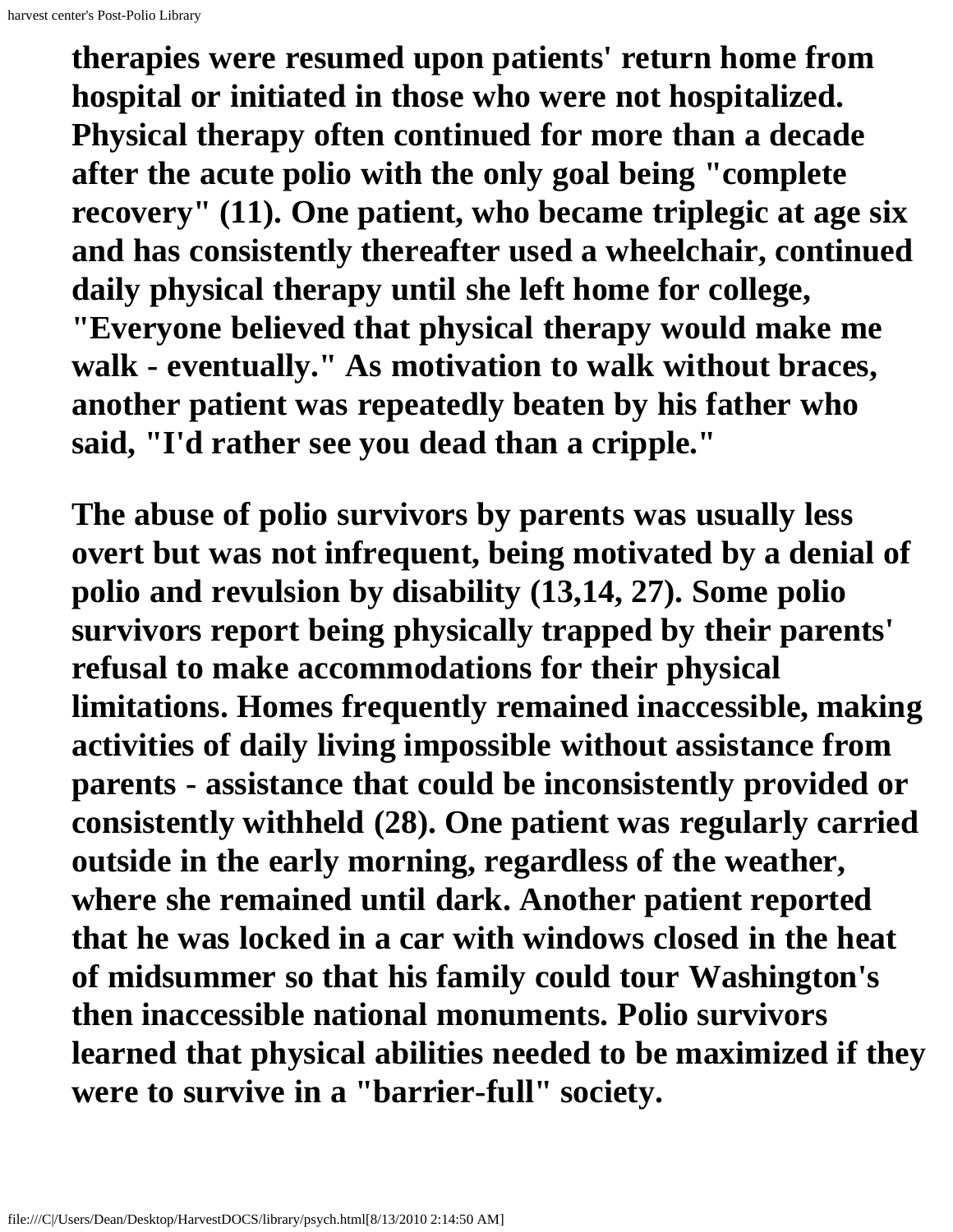**Other parents strove to reincorporate the child into the family routine and "forget" about polio by requiring children to equal or exceed the level of physical performance they exhibited before their illness (11). One patient's family took up hiking when their daughter returned home from the hospital, expecting her to "learn to keep up with the others" in spite of crutches and braces. Patients also report that they were expected to out-perform their peers academically. Several patients reported that they would be severely punished if they received "anything less than an 'A'." Such academic expectations reinforced the premature adult-like behaviors that were described in children who had been hospitalized following the acute polio (22).**

**Still other parents experienced both "shame and estrangement" at having been "singled out" by polio (22). Unable to deny the reality of their childs' disability, they isolated the family from society and severely restricted their child's physical activities (11,14,22). One patient, who had a barely noticeable limp following polio at 18 months, was prevented from leaving his yard or playing with other children until he attended high school. Such isolation impaired the development of social relationships (25,29,30) and parental shame of disability was learned by the child (14). Unfortunately, many patients report that their parents have consistently refused through the years to discuss anything having to do with the physical or emotional reality of the polio experience (14,20). An attempt at discussion with one 45-year old patient's mother was stopped by the angry**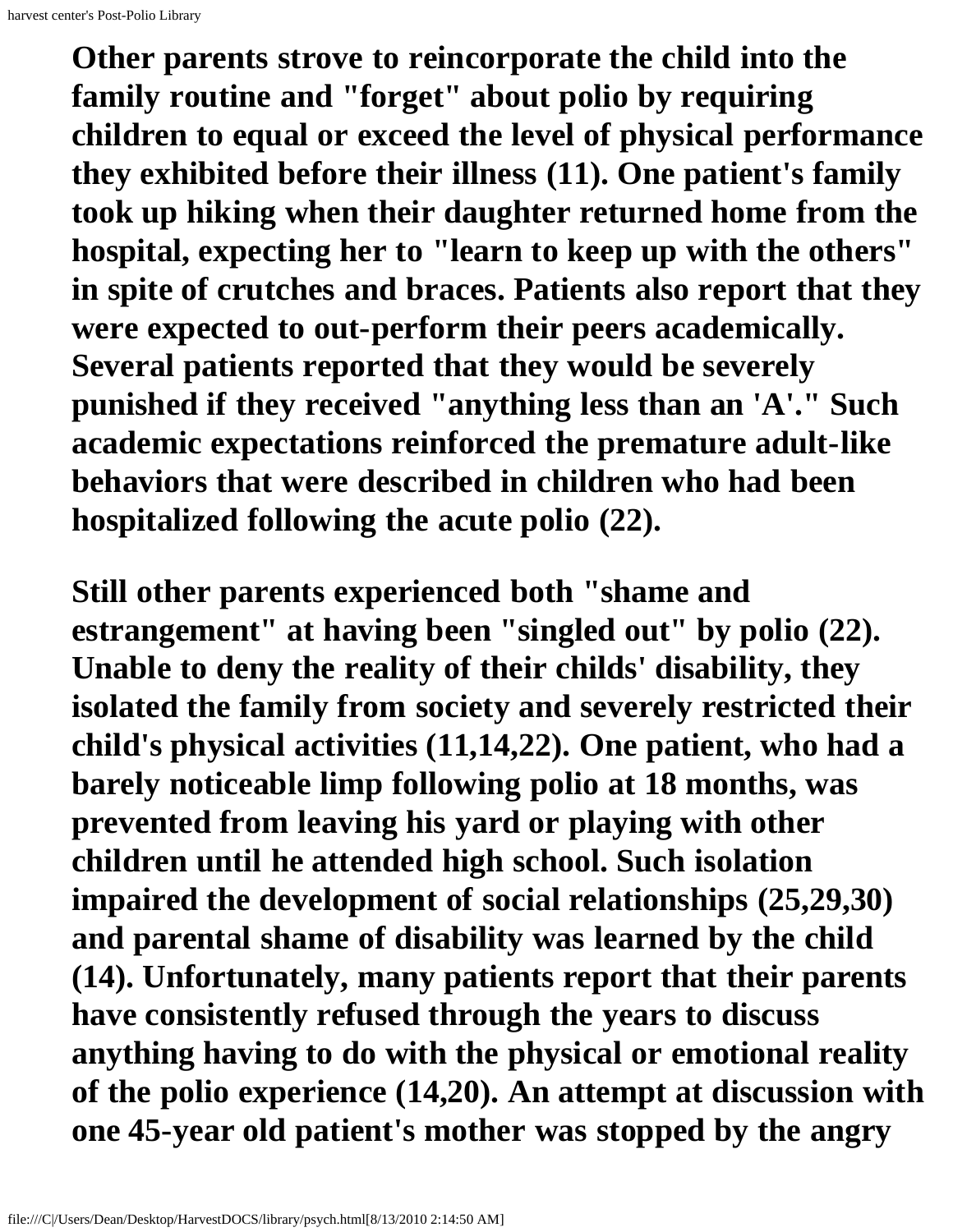## **statement, "It's all too painful for me. Don't ever mention it again."**

**Whether unrealistically demanding or overly restrictive, parents' powerful expectations, combined with those of physicians, nurses and therapists, dictated the behaviors that were required of polio survivors if they were to escape "mortal danger" (15) and be accepted by parents and society. Yet, despite the fulfillment of these expectations by the achievement of a remarkable degree of functional recovery in most individuals and even the appearance of "normalcy" in many, polio survivors were told that they were still not acceptable (31). They report being told by teachers that no one would ever hire them, by parents that no one would ever marry them, and by physicians that they should never have children (28,32,33). Thus, as polio survivors entered adulthood they had internalized the expectations of those in authority, which led to selfalienation and actual participation in the "execution of the self" (24). Polio survivors continued to follow the prescription for proper behavior set forth in the "Good Chart" even though they had been told that fulfilling the expectations of others would not result in acceptance by society (34).**

**Type A Behavior as a Post-Polio Sequelae**

**The majority of polio survivors have succeeded in minimizing the appearance of disability, maximizing independence and "disappearing" into society (28). Most**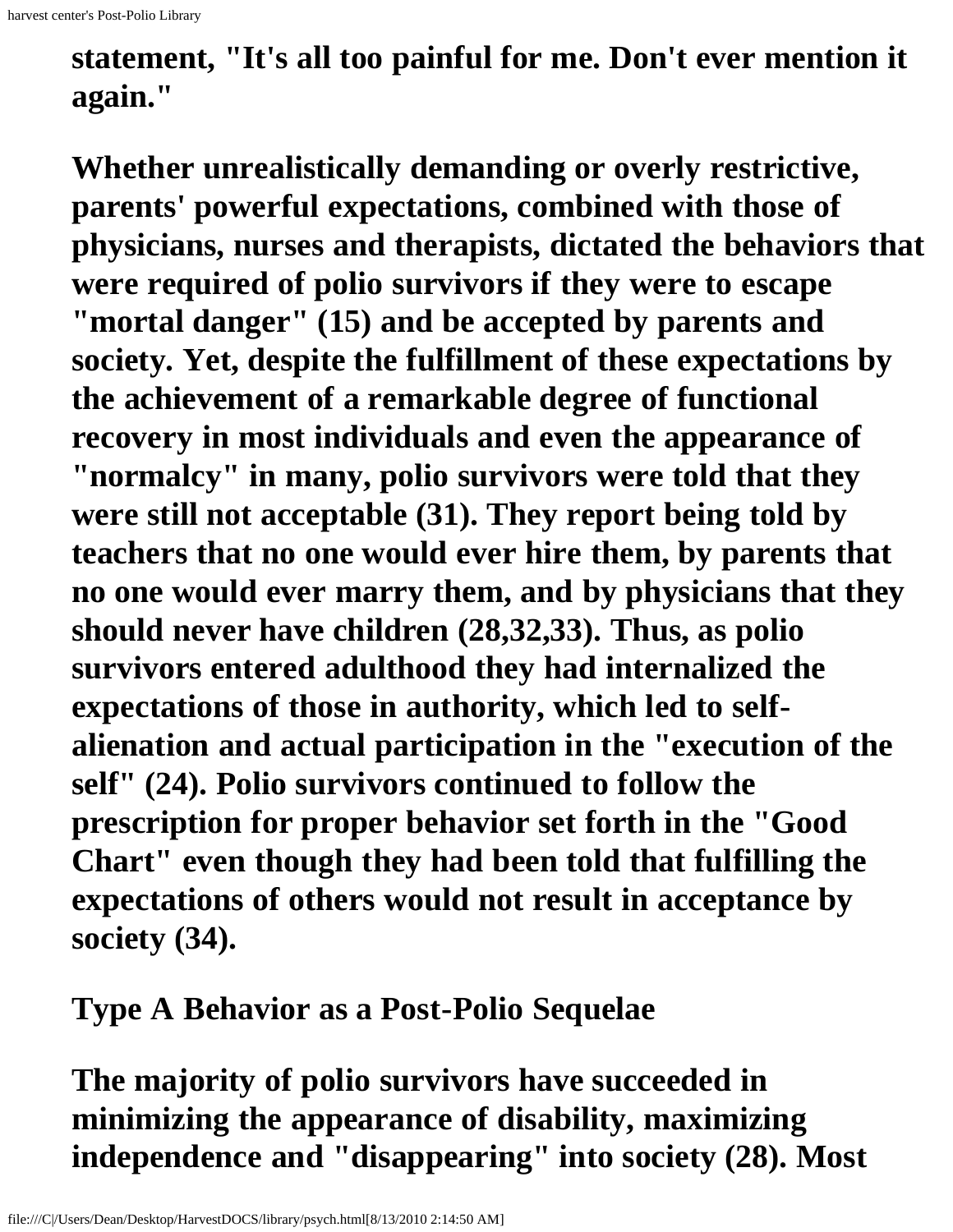**polio survivors have learned to walk after discarding nearly all of their original assistive devices (6). Despite society's negative expectations, polio survivors have had more years of formal education and a larger proportion of them are married as compared to the general disabled and nondisabled populations (Table 1)(35). Polio survivors also have a higher level of employment as compared to the general disabled population (36).**

**These data suggested the hypothesis that polio survivors have not merely achieved "normalcy" but have actually surpassed it by learning physically and emotionally stressful Type A behavior as a response to their experience of polio (5,28,37). The polio experience should have provided an ideal environment for the conditioning of Type A behavior. Type A behaviors are thought to learned in service of the "active avoidance of punishment" (38) by individuals who are engaged in a chronic "struggle to overcome environmental barriers" (39) "against the opposing efforts of other things or persons" (40). Further, Powell, et al (41) found that a "consistent set of beliefs and attitudes about the self, others, and life in general lay beneath the overt (Type A) behavior," including "low social support," "low self-esteem" and loss of control. Such beliefs would be the likely consequence of the above-described experience of polio.**

**To test the hypothesis that polio survivors are Type A, the Brief Type A Questionnaire (42) was administered to 738 polio survivors as part of the 1985 National Post-Polio**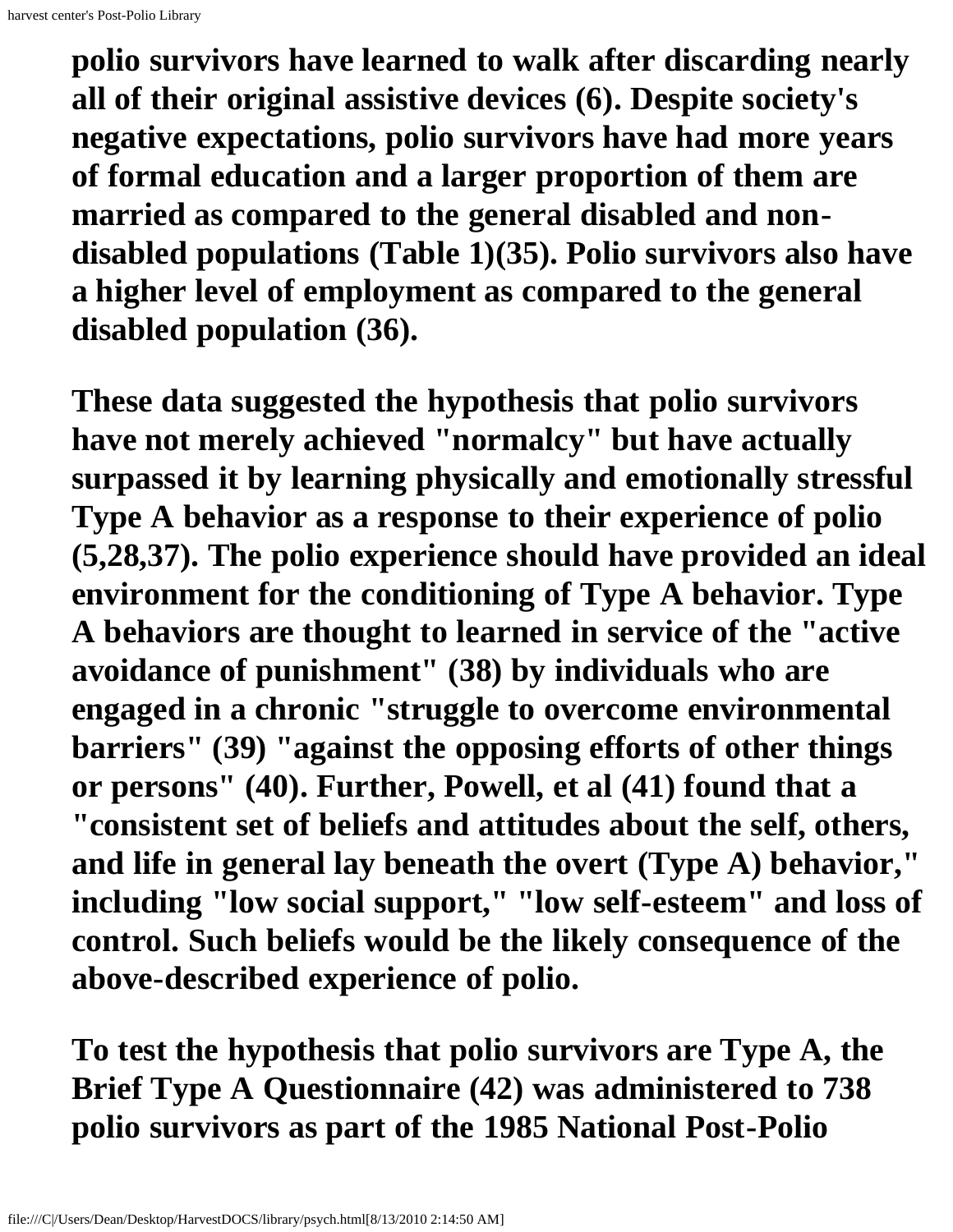**Survey (5). Polio survivors' mean Type A score of**  $53 \pm 22$ **was significantly higher than that of non-disabled controls (36±14). This finding was replicated by the 1990 National Survey of 373 polio survivors (6) who had a significantly** elevated mean Type A score of  $59 \pm 22$  as compared to non**disabled controls (45±20) and adults with spina bifida (48±22)(Table 2). The 1995 International Survey of 1185 polio survivors again confirmed that polio survivors show significantly more Type A begavior than do non-disabled controls. Across all three surveys, polio survivors report 21% more Type A behavior than do those who didn no have polio.**

**Since it had been suggested that Type A individuals are hypersensitive to criticism (41), the 1990 National Survey also included the Reinforcement Motivation Survey (RMS) (43) that contains a Sensitivity to Criticism and Failure Scale. Polio survivors had a significantly elevated mean Sensitivity to Criticism and Failure score (68±28) as compared to non-disabled controls (59±27) that was significantly correlated with the Type A score (r=0.44)(5). This correlation suggests that Type A behavior in polio survivors serves in part to prevent criticism and to protect against feelings of failure (21,44). This hypothesis was in the 1995 National Survey, which asked about experiences surrounding the original polio, including hospitalization, surgeries and emotional and physical abuse by family members, peers and medical professionals. Polio survivors reported 34 percent more emotional abuse and 94 percent**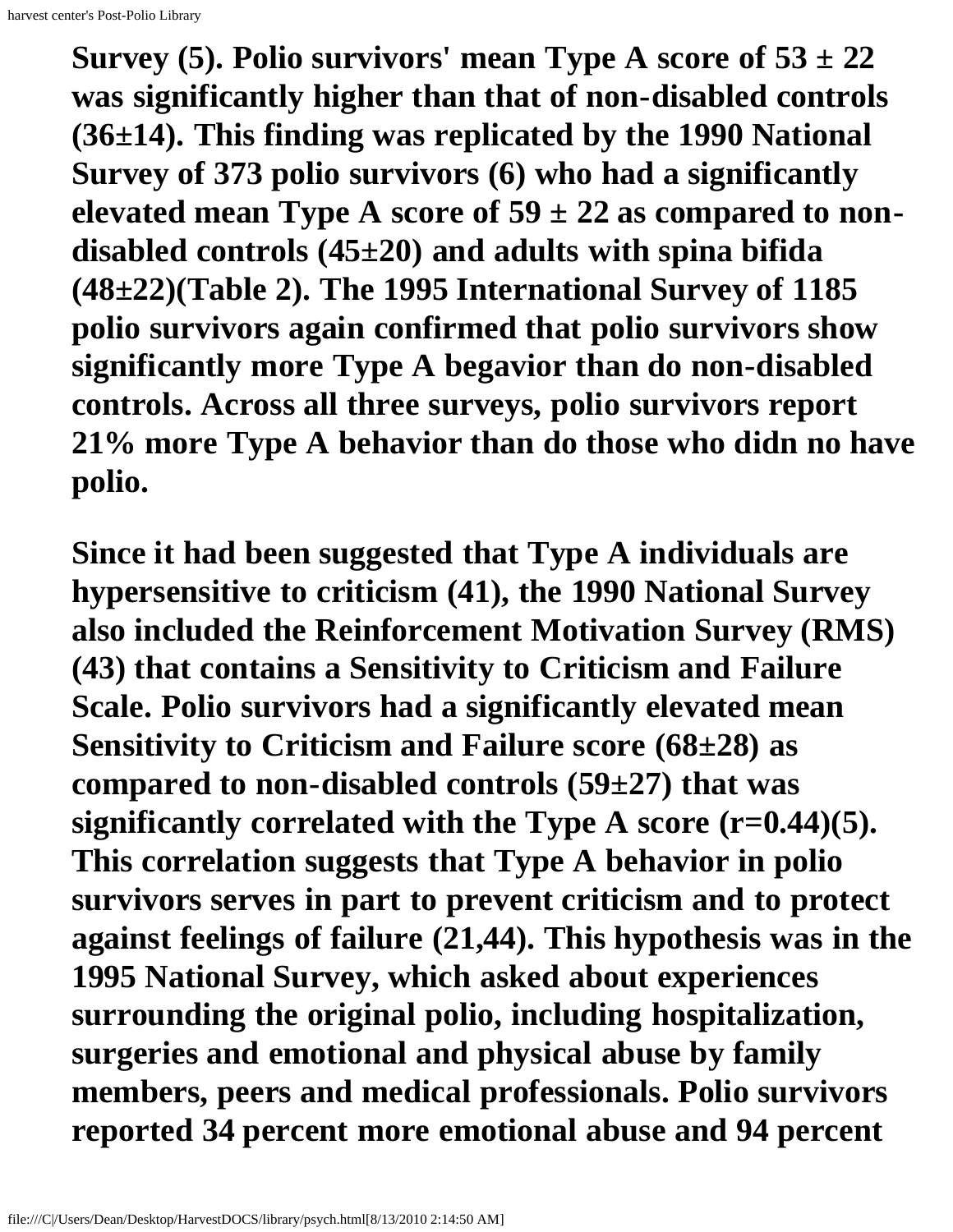**more physical abuse than did controls, all of the 'extra' abuse being related to polio survivors appearing obviously disabled. Polio survivors who were abused were at least 15 percent more Type A and sensitive to criticism than those who were not abused.**

**Compulsive Behavior as a Post-Polio Sequelae**

**The majority of patients treated by this Service not only demonstrate Type A behavior but also evidence behaviors that are not typically Type A. Patients describe an inability to express emotion or admit having physical pain ("I can't complain because people expect the handicapped to complain"). They inflexibly and punitively judge their own behavior on the basis of what is "normal" and on unachievable ideals of perfection. One patient stated, "If I fail at anything, I might as well die. It boils down to either using every ounce of my energy to lead a normal, successful life or giving in to my weaknesses and being inferior."**

**Patients also demonstrate a strong need to be in control (15) and report marked anxiety with and nearly phobic avoidance of any change ("I am constantly moving and in a constant state of fear. I feel if I slow down, I'll never get started again") or decrease in the number or extent of their activities ("I can't just sit and do nothing"). These patients refuse to slow down, delegate responsibilities or allow others to assist them even when they experience fatigue, weakness and pain. They report a saw-tooth pattern of activity, characterized by working until physical symptoms prevent**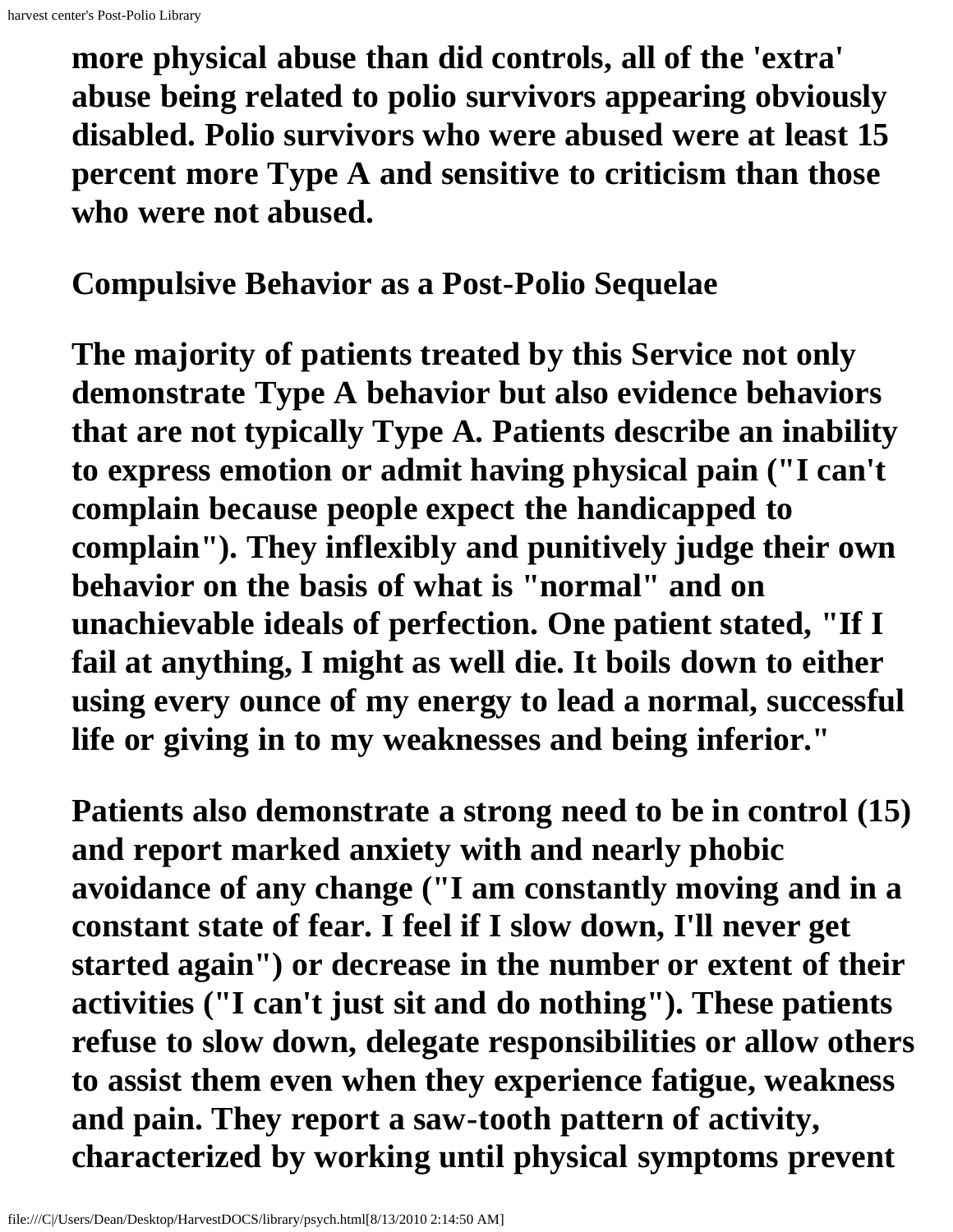**them from continuing. Exhausted, anxious and fearful of criticism, they rest until activity is again possible and then work until symptoms force them to halt. As one polio survivor stated, "I have spent my whole life pushing to keep going and I still push myself even though I know I shouldn't. I keep going until I can no longer walk or stand the pain. I cannot be stopped. I work until I fall."**

**Patients also report that they "must" satisfy the real or perceived needs of others ("I can't ever say 'No'") and some describe a compulsion to perform nearly ritualistic behaviors in order to escape "mortal danger" (15). One patient stated, "I know it's ridiculous, but I believe that if I make the bed every day I'll never die; I will earn the right to continue to live."**

**These behaviors are reminiscent of the Obsessive Compulsive Personality Disorder (OCPD)(45). However, polio survivors' compulsive behavior differs from OCPD in important ways. Their compulsivity does not interfere with task completion or promote indecisiveness, nor do polio survivors lack generosity in giving to others. On the contrary, compulsive behaviors are goal-oriented and are performed in the service of others. Importantly, these behaviors are associated with the exacerbation and maintenance of PPS symptoms. Because of these differences with OCPD, a separate diagnostic category, Compulsive Psychophysiological Disorder (CPD), is suggested to highlight the relationship between goal-oriented, compulsive**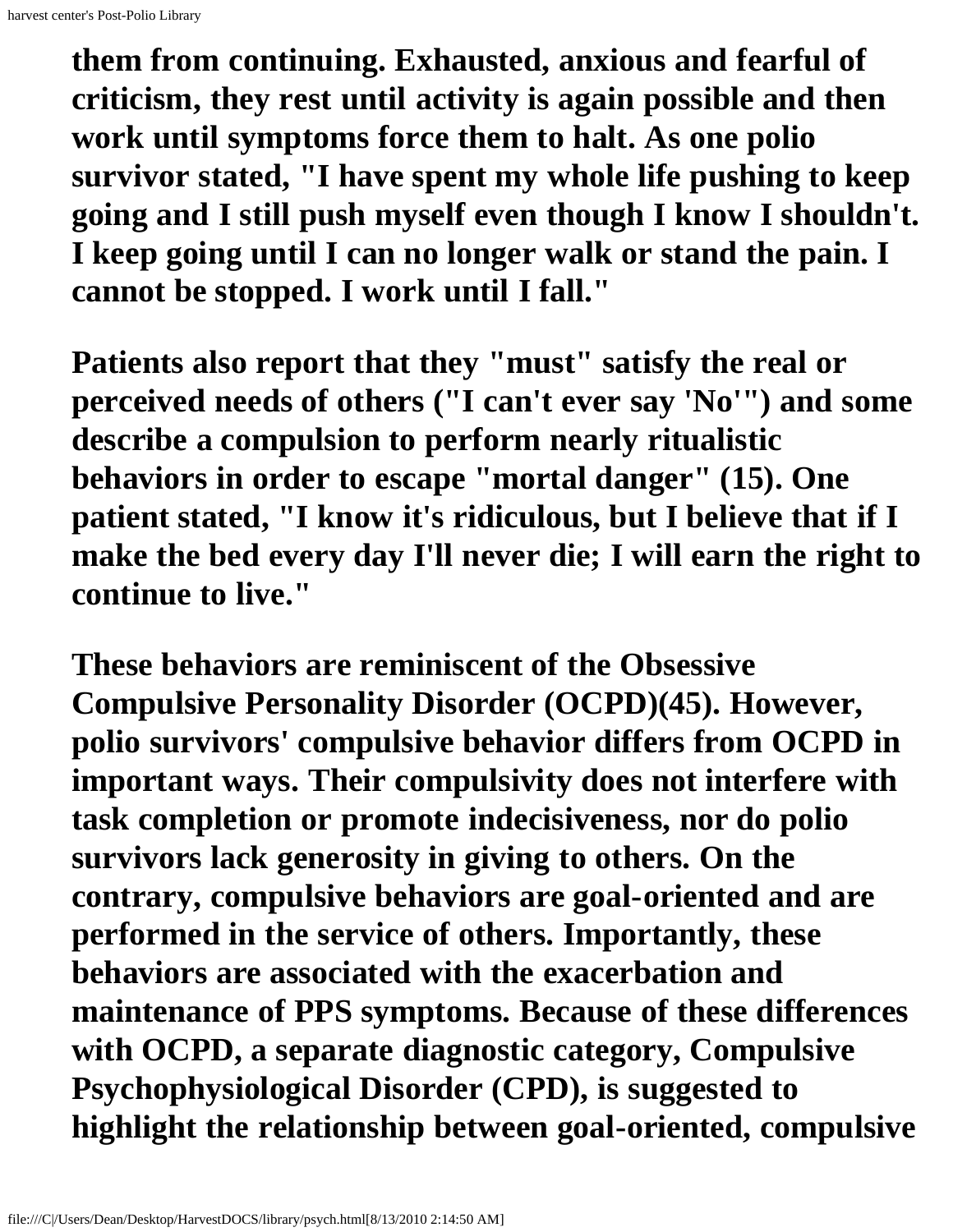**behaviors and the occurrence of physical symptoms (Table 3).**

**Fifty percent of the patients evaluated by this service met the criteria for CPD. Further, the diagnosis of CPD is significantly correlated with patients' elevated Type A (r=.46) and Sensitivity to Criticism and Failure scores (r=.47) suggesting that compulsive behaviors are related to Type A behavior and may also serve in part to prevent criticism and to protect against feelings of failure. These findings support the theoretical literature on compulsive behavior, which suggests that compulsivity protects against loss of control and failure (46) and is used to "avoid or overcome distressful feelings of helplessness" (47)(see "flashbacks," below). Millon and Everly (48) state that compulsive behavior occurs when the "child never develops a separate identity, and functions in the world by conforming to strict, internalized parental standards and to the standards around him or her" - conditions that are described above as central to the experience of polio. And, compulsive behavior has been seen to develop in children hospitalized even for brief periods (20).**

**Compulsive, Type A Behavior and the Etiology of PPS**

**Unfortunately, polio survivors appear to have paid a high price for learning compulsive, Type A behavior in an effort to achieve "normalcy," escape "mortal danger" (15) and protect against the emotional pain generated by the polio experience. That price is Post-Polio Sequelae (28). Physical**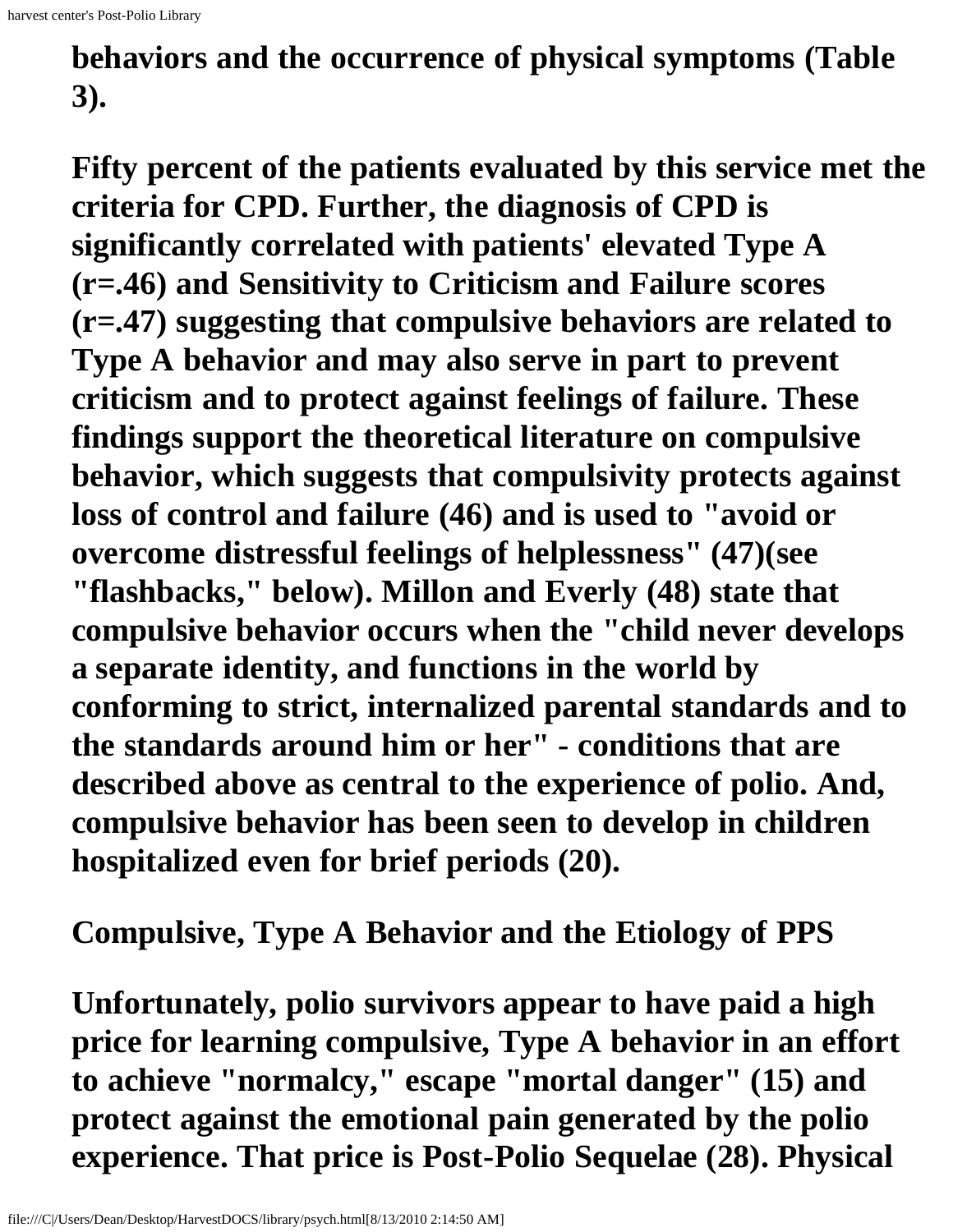**overexertion and emotional stress were reported to be the first and second leading causes of PPS on the 1985 National Survey (5). The majority of respondents to the 1990 National Survey reported symptoms of chronic stress (frequent feelings of anxiety, low mood and difficulty falling asleep because the "mind is racing")(6,7,8). These symptoms, along with the Type A and Sensitivity to Criticism and Failure scores, were significantly correlated with PPS symptom severity (Table 2)(5,6,49).**

**These data indicate that PPS are psychophysiological in nature and that clinicians must address both physical and psychological symptoms when polio survivors present for treatment of PPS. Thus, the treatment of PPS requires behavior modification to reduce compulsive, Type A behavior and thereby decrease PPS symptoms. Psychotherapy is also necessary to address the dysfunctional beliefs and powerful suppressed emotions resulting from the experience of polio that motivate compulsive, Type A behavior, produce psychological distress and prevent compliance with therapy.**

**Behavioral Modification and Psychotherapy in Treating PPS**

**All patients who present for treatment by the Post-Polio Service undergo complete physiatric and psychological evaluations, the latter beginning with administration of the Reinforcement Motivation Survey (RMS) (43) and Beck Depression Inventory (BDI) (50). The majority of patients**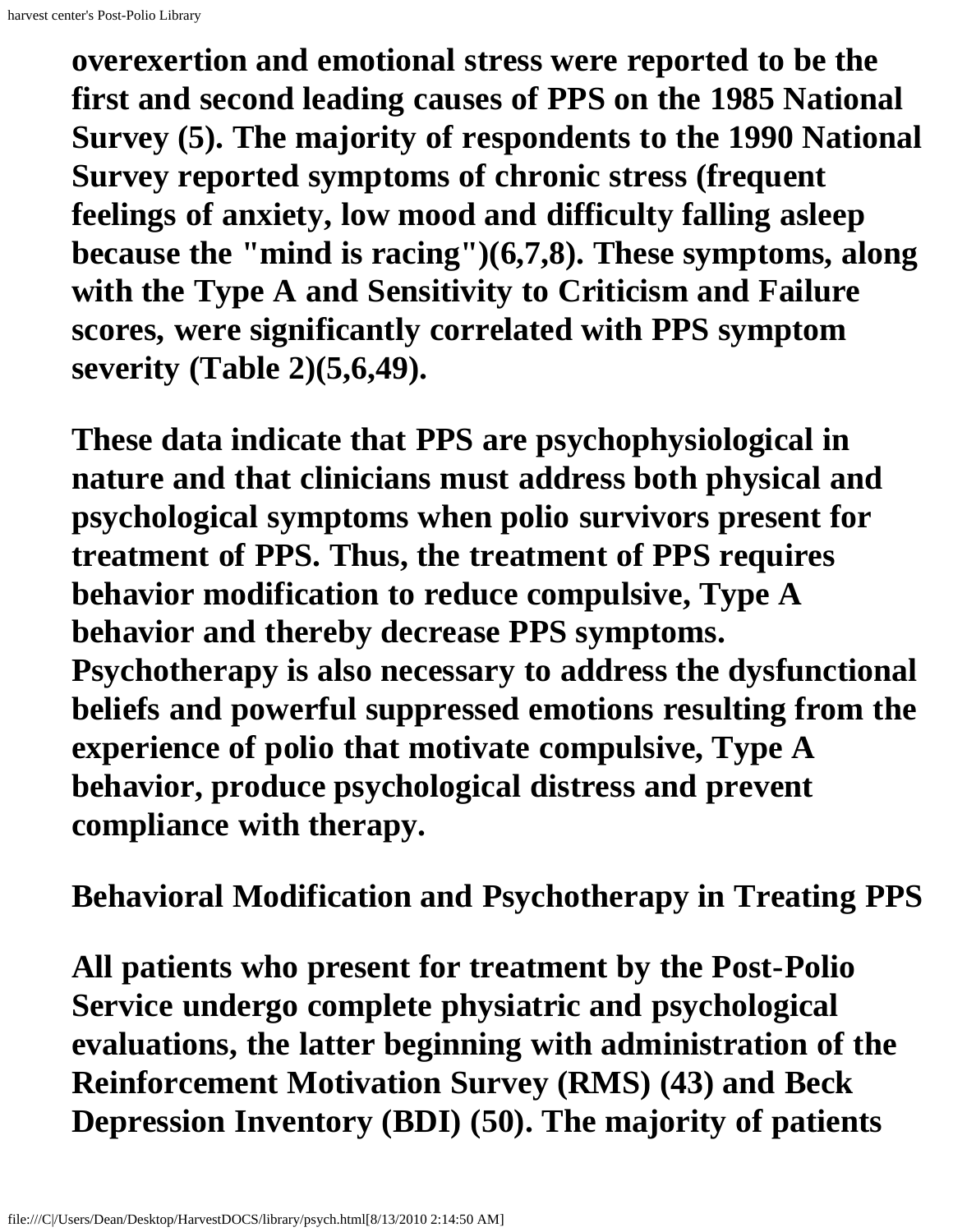have elevated Type A (mean  $= 57 \pm 28$ ) and Sensitivity to **Criticism and Failure (mean = 75 ± 28) scores on the RMS** but had insignificantly elevated BDI scores (mean  $= 14 \pm 9$ ).

**Although 57% of patients reported "low mood," only 31% met DSM-IIIR criteria for Major Depressive Episode (MDE), a percentage similar to the 32% reported by Freidenberg, et al. (51) but higher than the prevalence of MDE in the general population (3% to 7%) (52, 53) and in those with medical illness (20%) (54). Friedenberg, et al. (51) suggested that damage to monoaminergic neurons in the brain stem may predispose polio survivors to MDE (see 49). However, the report of "treated depressions" in 38% of adults with spina bifida suggests that childhood-onset orthopedic disability itself may predispose to MDE in adults (55).**

**The presence of MDE in our patients is important, not only because it requires treatment, but also because MDE is significantly correlated with treatment non-compliance. MDE was diagnosed in 63% of patients who refused further treatment after the initial evaluation and in 50% of those who were discharged for therapeutic non-compliance. Only 11% of patients who were fully compliant and 29% of those who were partially compliant with therapy were diagnosed as having a MDE. MDE is always treated with psychotherapy, although depression was sufficiently severe in 70% of patients that an antidepressant was recommended.**

**Following psychometric testing, psychological, medical and**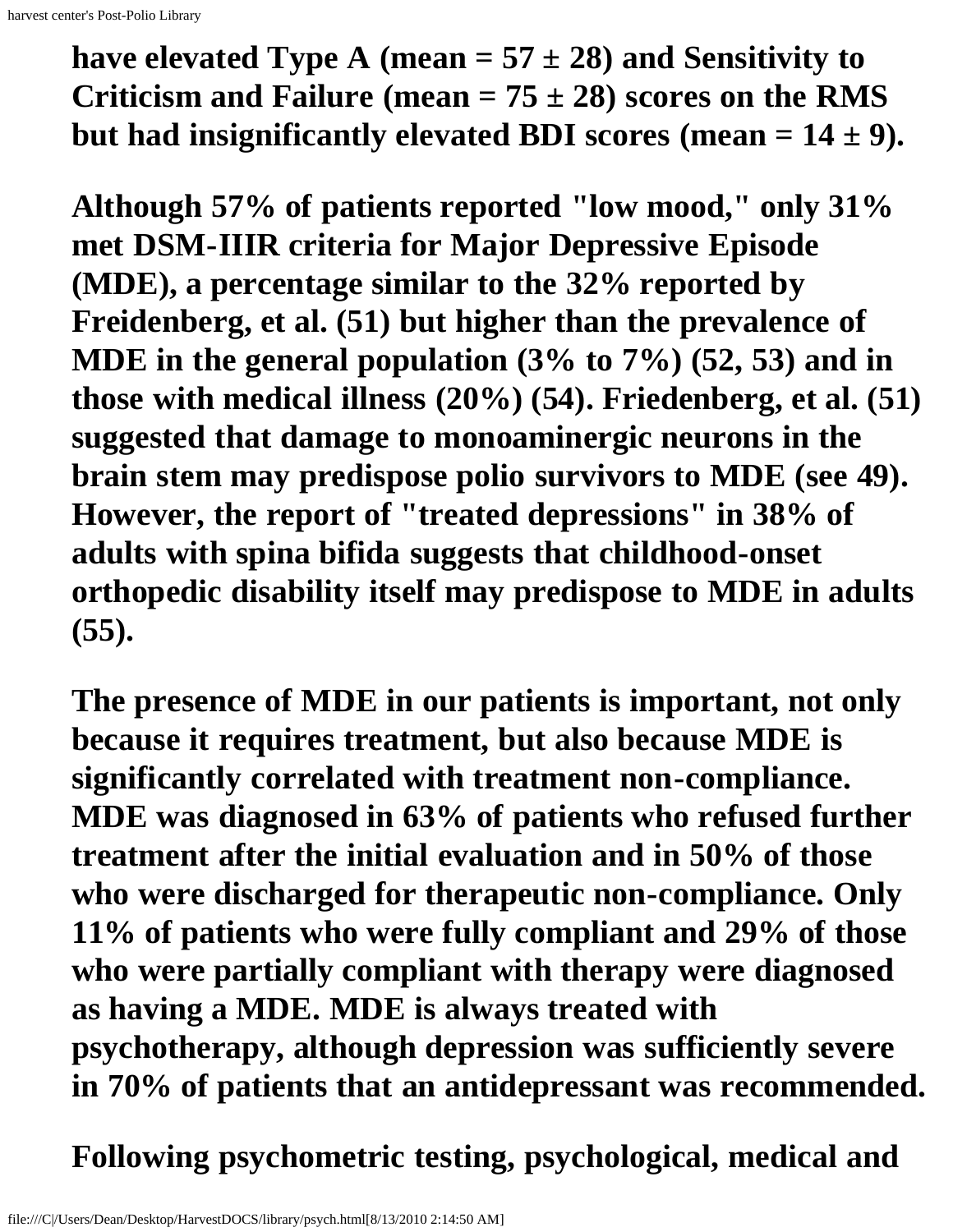**psychosocial histories are taken that include detailed descriptions of the new symptoms and their causes, the acute polio experience, post-polio rehabilitation and patients' personal experience of disability. Information about the response of family, friends and community to the acute polio, to patients' original disability and to PPS is elicited along with a chronology of school and vocational achievements noting the onset and development of compulsive, Type A behavior.**

**Treatment. The treatment of PPS is approached by all members of the treatment team - physician, psychologist and occupational and physical therapists - from a psychophysiological perspective using the techniques of multimodal behavior therapy (56). Therapy begins by asking patients to list their treatment goals and keep a daily log of activities, perceived exertion, fatigue, muscle weakness, pain, emotional stress, thoughts and emotions. This log is used to document physical and emotional symptoms and demonstrate their relationship to thoughts, affect and compulsive, Type A behavior (56). Outpatients are then evaluated by occupational and physical therapists and dieticians during weekly sessions.**

**After two weeks, log data and evaluation results are used by the treatment team to formulate a behavioral plan designed to decrease behaviors that cause physical symptoms, initiate self-care activities and incorporate stress and time management, energy conservation, work simplification and a**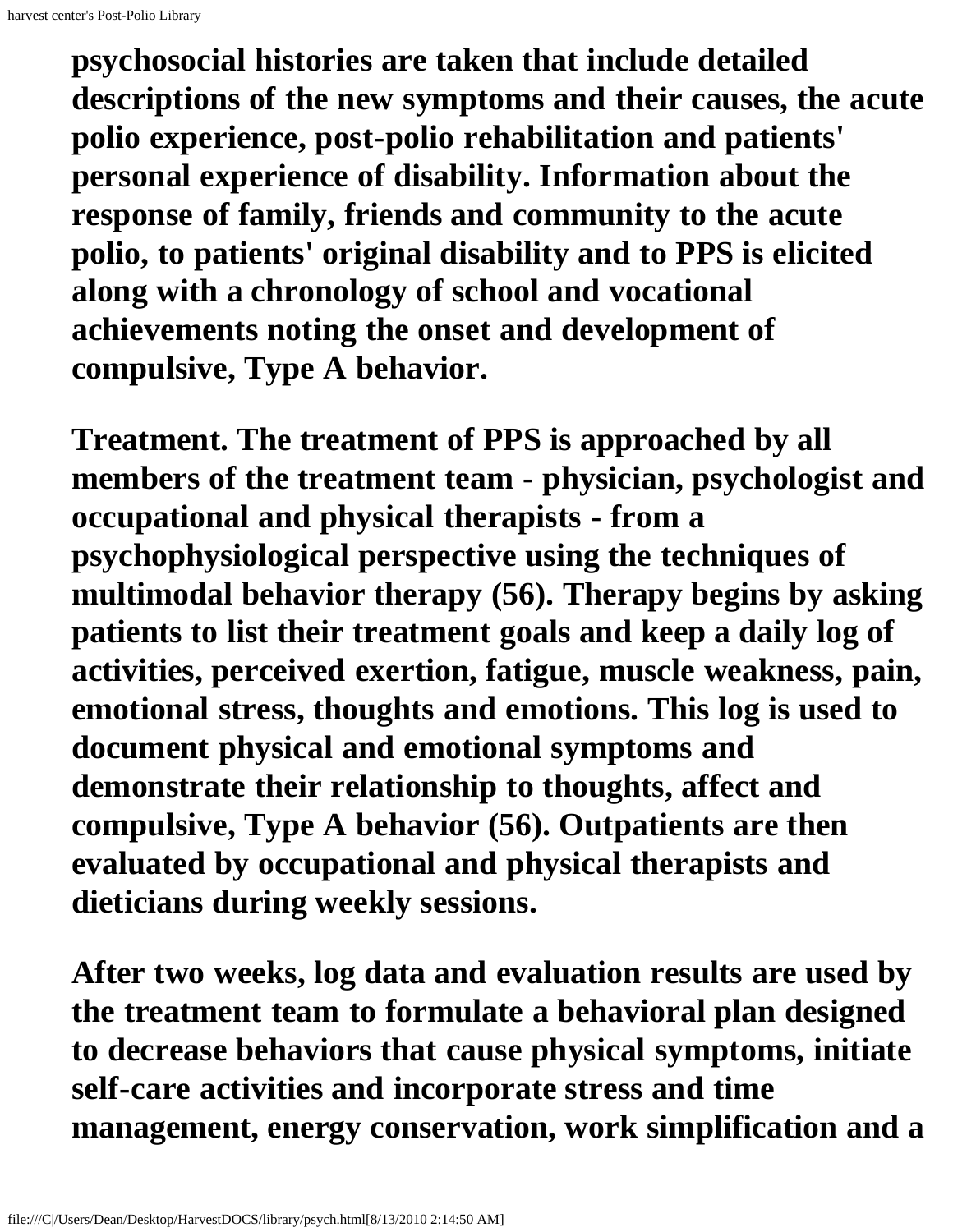**program of relaxation, and stretching (57) into patients' daily routine. The behavioral plan is then presented to patients and their significant others at a meeting with the treatment team. Also discussed are the hypothesized causes of PPS, the need to modify behavior to treat PPS and the team's expectation of compliance with all aspects of the behavioral plan. Patients continue to keep logs throughout their six to eight weeks of treatment to document symptoms, the progression of exercises and modification of behaviors. Logs are reviewed with patients by each therapist at every treatment session. Problems with the behavioral plan, especially those having to do with compliance, are communicated immediately to all members of the team. Significant problems with compliance may require that patients be called in to meet with the team.**

**Compliance problems often arise with the daily log and the behavioral plan. Patients have difficulty keeping the log because it interferes with the compulsive performance of their scheduled activities and forces them to recognize the severity and pervasiveness of their symptoms. Invariably, patients have difficulty in complying with the behavioral plan. They will "forget" to alter their schedules and refuse lifestyle modification because such changes directly conflict with their compulsive, Type A behavior (46). As one patient who was discharged for non-complince angrily stated, "I don't want to change. I just want to be the way I was."**

**Unfortunately, such problems with compliance are typical of**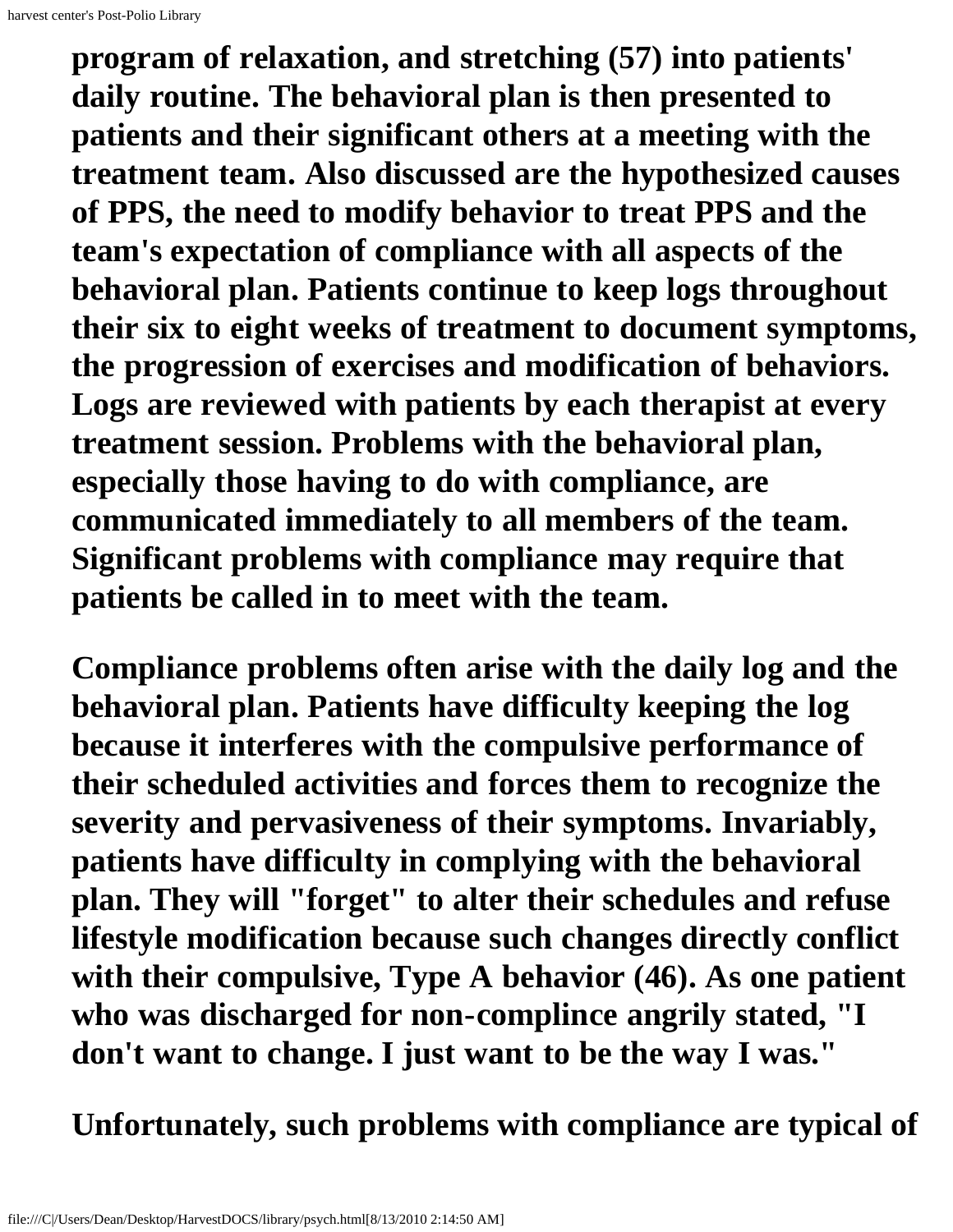**post-polio patients. One clinic reported that only 41% of patients sporadically used a newly prescribed brace while 70% refused to use a new cane or crutch simply because they "didn't want to" (58). Another clinic concluded that "the major reason for failure (of PPS symptoms) to improve was the unwillingness of the patient to follow any of the recommendations made" (59). Peach (60) has documented the importance of compliance with regard to the treatment of PPS muscle weakness, showing that muscle strength decreases over time only in patients who fail to fully comply with therapeutic recommendations.**

**On average, 47% of the patients treated by this service are fully compliant, 34% partially compliant while 9% are discharged from therapy for not complying with the behavioral plan. Of all patients who received an initial evaluation, 25% refuse any treatment for their PPS. It appears that inadequate compliance results in part from patients' fear of relinquishing compulsive, Type A behavior that is believed by them to protect against "mortal danger" (15). Some non-compliant patients fear that PPS will return them to the same position of helplessness that they experienced following acute polio (cf. 47). Most report an even greater fear of criticism and a sense of failure when they merely contemplate lifestyle changes or the use of new assistive devices, even though without them PPS symptoms persist, progress and functional ability deteriorates. Not unexpectedly, inadequately compliant patients have an elevated mean Sensitivity to Criticism and Failure score (81**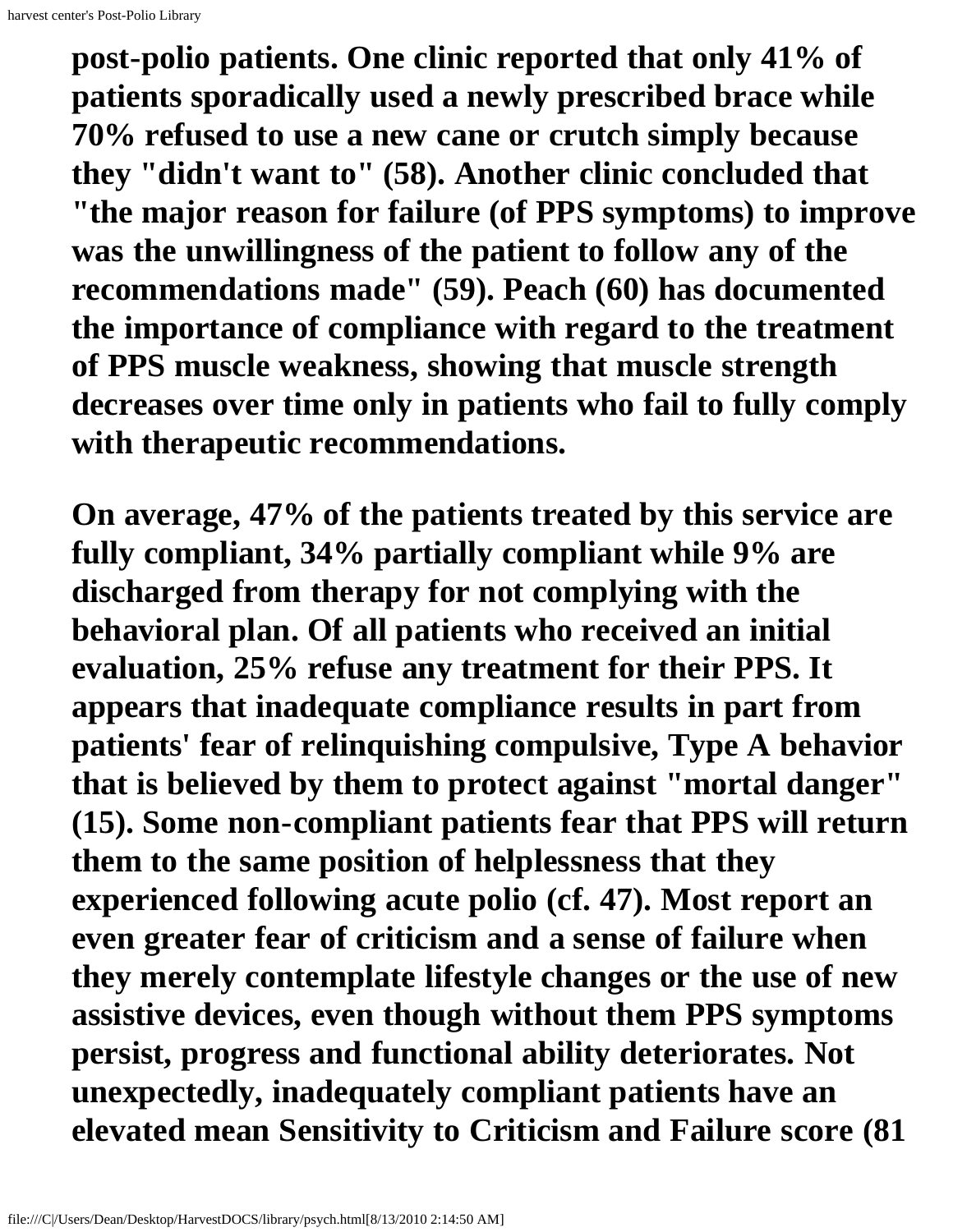$\pm$  20) as compared to fully compliant patients (74  $\pm$  35).

**Patients' ability to change their behavior is directly related to their ability to challenge long-held beliefs about selfworth and survival and tolerate the emergence of the powerful fears and long-suppressed emotions generated by the polio experience (41). To promote compliance with the behavioral plan, cognitive therapy techniques are employed through weekly individual psychotherapy to identify and modify dysfunctional beliefs, fears and emotions (46). Learning theory is also employed to explain how compulsive, Type A behavior was learned to protect against fear, emotional pain and "mortal danger" (15), while behavior modification techniques are used to decrease and eliminate these overlearned behaviors (41,46).**

**As these techniques assist patients to decrease compulsive, Type A behavior, increased anxiety and fear invariably result. Some patients report insomnia, panic attacks, intrusive and emotionally-charged flashbacks about their early polio experience and even fear of impending death (47). The psychotherapist then helps patients understand the origin of these most disturbing experiences and learn to tolerate them, reinforces the new self-care behaviors and supports patients through what can be terrifying days and nights.**

**As therapy continues, patients discover that their compulsive, Type A behavior has been more habitual than necessary. They begin to discard the "Good List," become**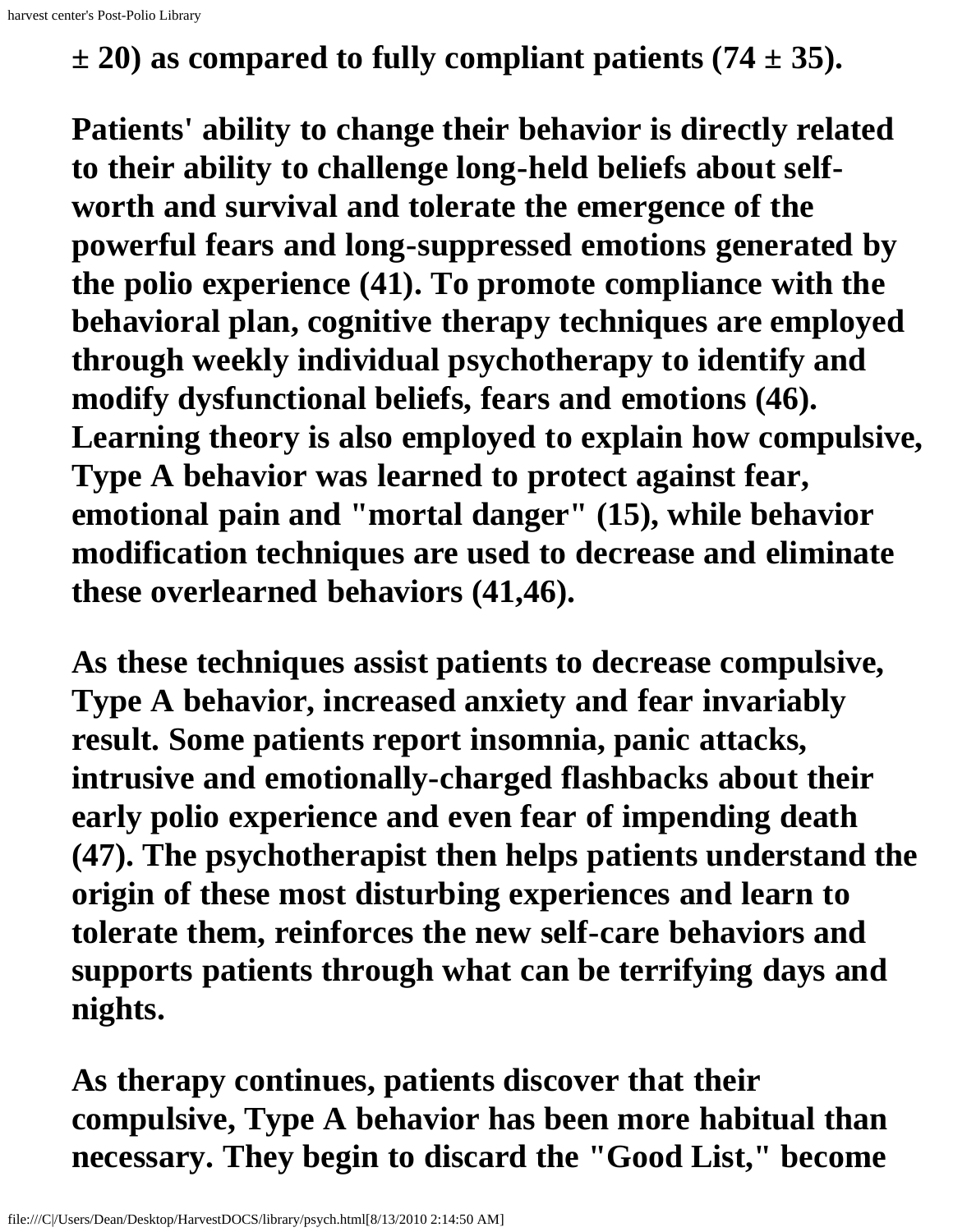**better able to care for themselves and begin to believe that they can have both self-worth and a disability. As the behaviors and emotions conditioned by the polio experience decrease, the focus of psychotherapy shifts to the experience of PPS. Depressed mood is replaced by sadness and anger as the trauma of a "second disability" is experienced (4). Twice-monthly group psychotherapy provides peer support to assist patients in dealing emotionally with their PPS and practically with the lifestyle changes necessary to treat them. The realization by patients in the group that they are not alone in their painful physical and emotional experiences is itself powerfully therapeutic. Couples and family sessions are also employed for both education about PPS and psychotherapy. It is noteworthy that nearly all spouses, with some striking exceptions, respond favorably to patients' lifestyle changes with the most frequently heard comment being, "I've been wanting you to slow down for years."**

**All patients treated by this Service, whether fully or even partially compliant, report meaningful reductions in physical and affective symptoms and increased function (cf. 60). But, as fatigue, muscle weakness and pain decrease, patients frequently increase activity and have a tendency to resume compulsive, Type A behavior (46). To prevent this, patients are instructed to strictly adhere to the modified daily schedule as set forth in their behavioral plan, especially after they are discharged from physical and occupational therapies and individual psychotherapy. Patients continue in group psychotherapy for at least six months after discharge,**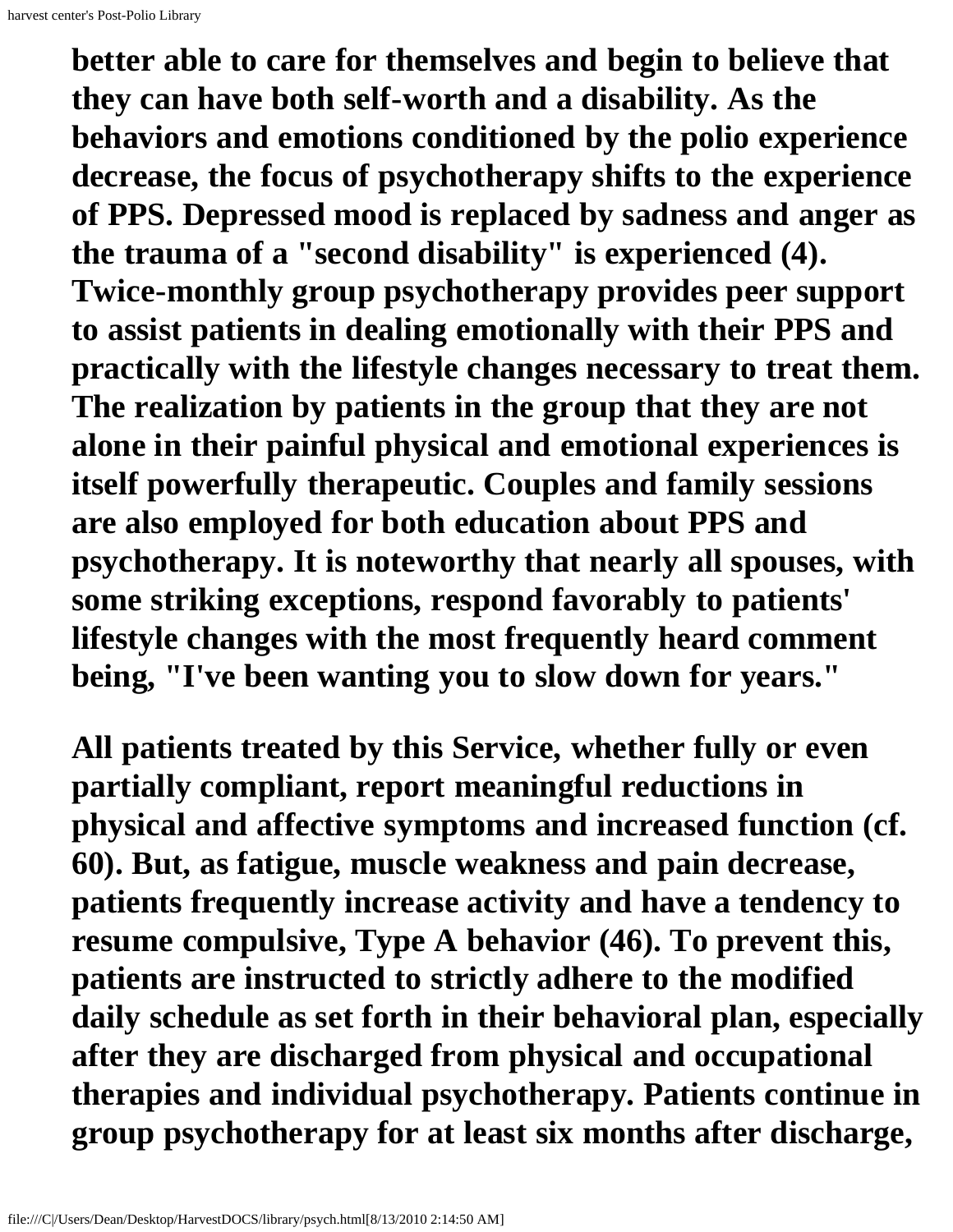**are seen at three-month intervals for medical and psychological follow-up and are encouraged to call their therapists at any time with questions or for support.**

#### **Conclusion**

**It is possible that the large proportion of patients treated by this Service who have experienced severe psychological trauma as a result of their polio experience may not be representative of all polio survivors or even of all individuals who present for treatment of PPS. However, there is something unique about the experience of polio that predisposes to the development of compulsive, Type A behavior, sensitivity to criticism and failure and chronic stress, anxiety and depression: the early onset of a universally feared, potentially life-threatening illness that presented in epidemic proportions; the experience of severe paralysis that could be forced to recede with the application of years of strenuous physical therapy; the need to maximize physical abilities in order to function in a "barrier-full" society that was repelled by disability; the sparing of intellectual abilities that were used to overcompensate for residual physical limitations (61,62). These factors must be studied if we are to understand the psychology of the polio survivor, maximize treatment compliance and effectively treat both the physical and psychological symptoms of PPS.**

### **REFERENCES**

**1 Gallagher HG: FDR's Splendid Deception. New York,**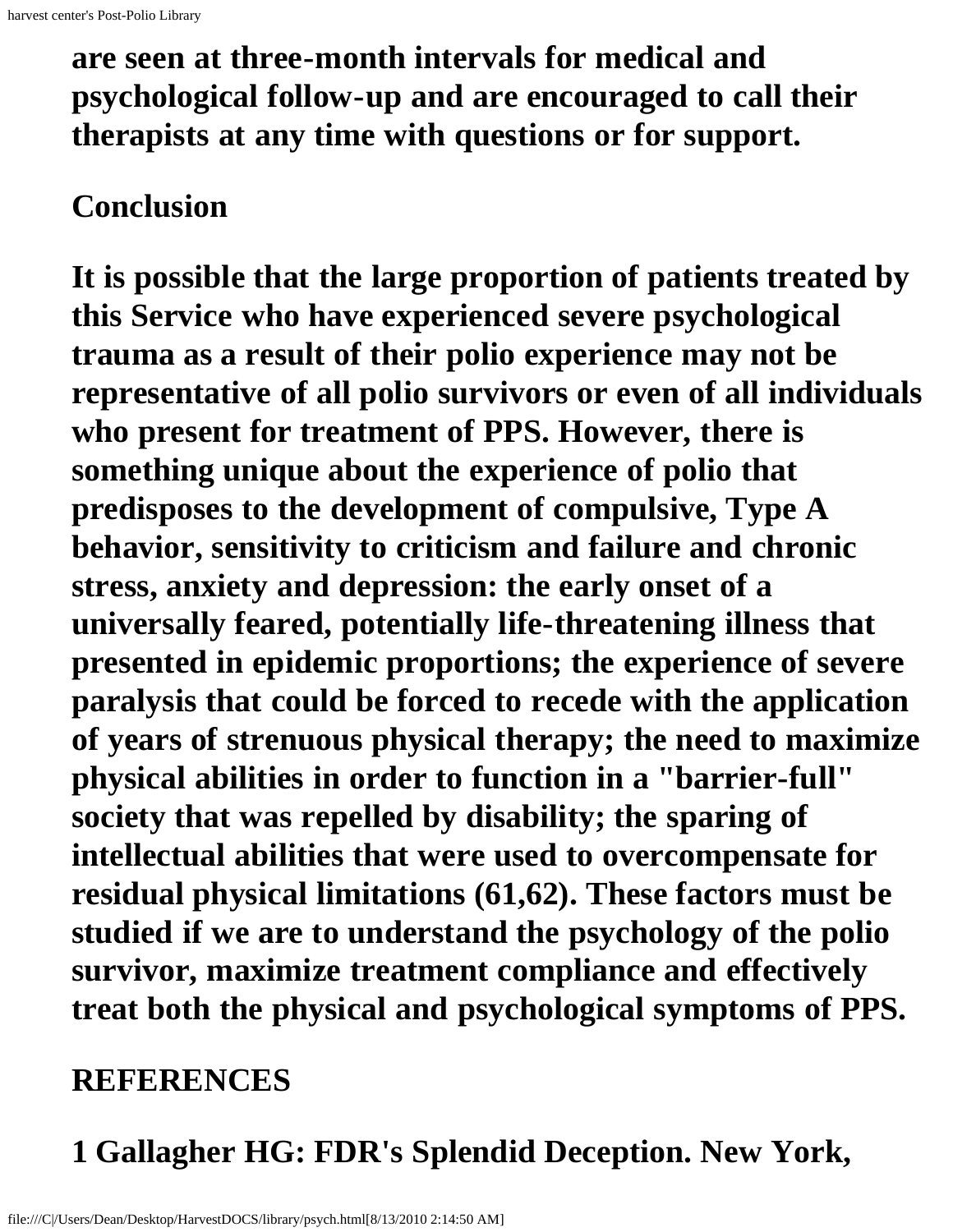**Dodd, Mead, 1985.**

**2 Parsons PE: Data on polio survivors from the National Health Interview Survey. Washington, D.C., National Center for Health Statistics, 1989.**

**3 Bruno RL, Frick NM: Post-Polio Sequelae: Physiological and Psychological Overview. Rehabilitation Literature 1986: 47:106-111.**

**4 Frick NM: Post-Polio Sequelae and the psychology of second disability. Orthopedics 1985; 8: 851-853.**

**5 Bruno RL, Frick NM: Stress and "Type A" behavior as precipitants of Post-Polio Sequelae, in Halstead LS and Wiechers DO (eds): Research and CLinical Aspects of the Late Effects of Poliomyelitis. White Plains, March of Dimes, 1987.**

**6 Bruno RL, Frick NM: Psychological profile of polio survivors. Arch Phys Med Rehabil 1990; 10: 889.**

**7 Bruno RL, Frick NM: Five year follow-up to the 1985 National Post-Polio Survey. Arch Phys Med Rehabil 1990; 10: 886.**

**8 Conrady LJ, Wish JR, Agre JC, Rodriquez, AA, Sperling, KB: Psychological characteristics of polio survivors. Arch Phys Med Rehabil 1989; 70: 458-463.**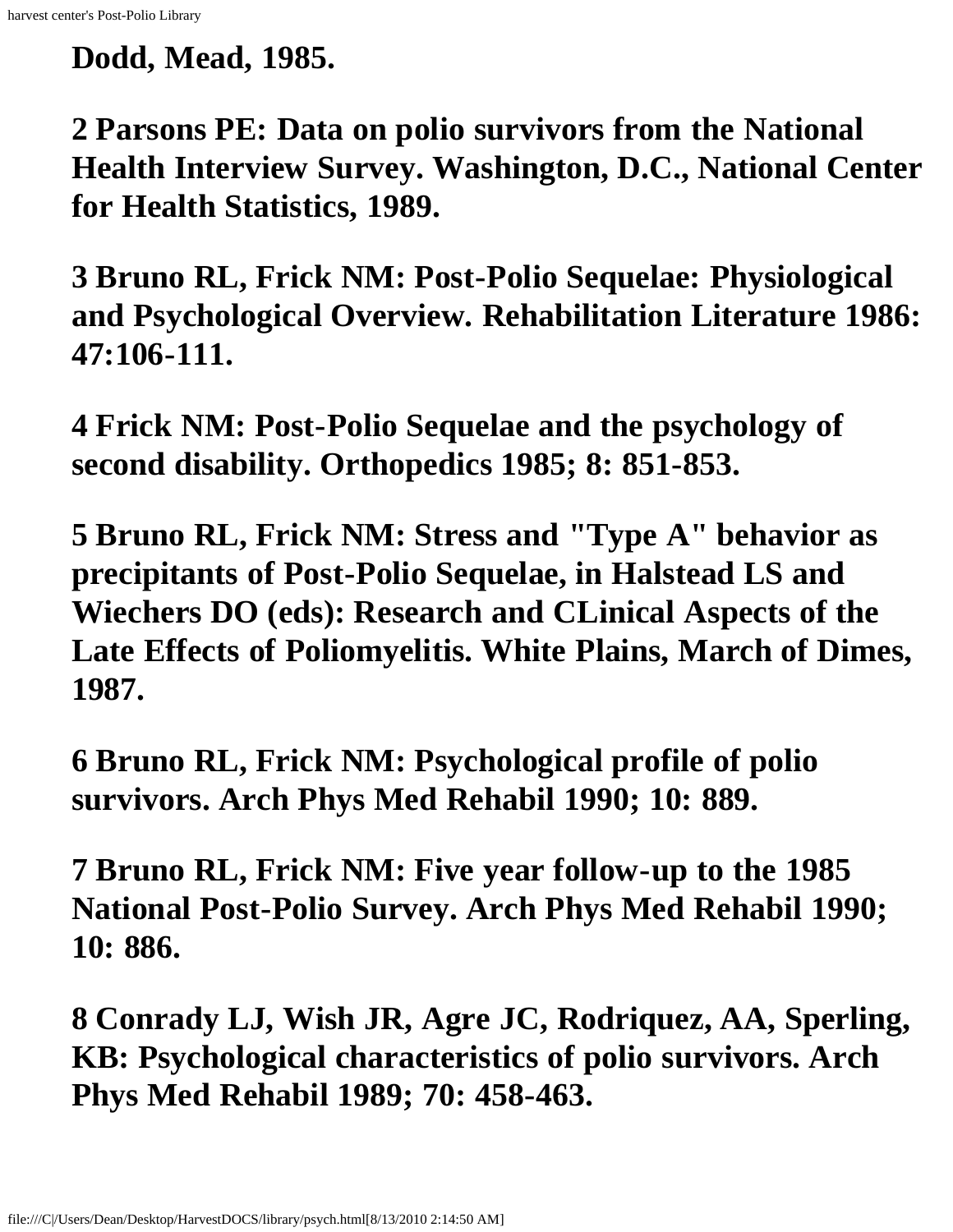**9 Bozarth CH: Unfinished Business: Support Group Members Confront Feelings Surrounding the Late Effects of Polio. Lansing, Polio Survivors Support Group, 1987.**

**10 Copellman FS: Follow-up of one hundred children with poliomyelitis. The Family 1944; December: 189-196.**

**11 Meyer E: Psychological considerations in a group of children with poliomyelitis. J Pediatrics 1947; 31: 34-48.**

**12 Moustakas CE: Loneliness. Englewood Cliffs, Prentice Hall, 1961.**

**13 Seidenfeld MA: The psychological sequelae of poliomyelitis in children. The Nervous Child 1948; 7: 14-28.**

**14 Wright BA: Physical Disability - A psychosocial approach. New York, Harper and Row, 1983.**

**15 Register C: Living with Chronic Illness. New York, Free Press, 1987.**

**16 Berg RH: Polio and its Problems. Philadelphia, Lippincott, 1948. 17 Billig HE, van Harreveld A, Wiersma CAG: On re-innervation of paretic muscles by the use of their residual nerve supply. J Neuropath Exp Neurol 1946; 5:1-23.**

**18 Kerr N: Staff expectations for disabled persons. Rehabilitation Counseling Bulletin 1970; 14: 85-94.**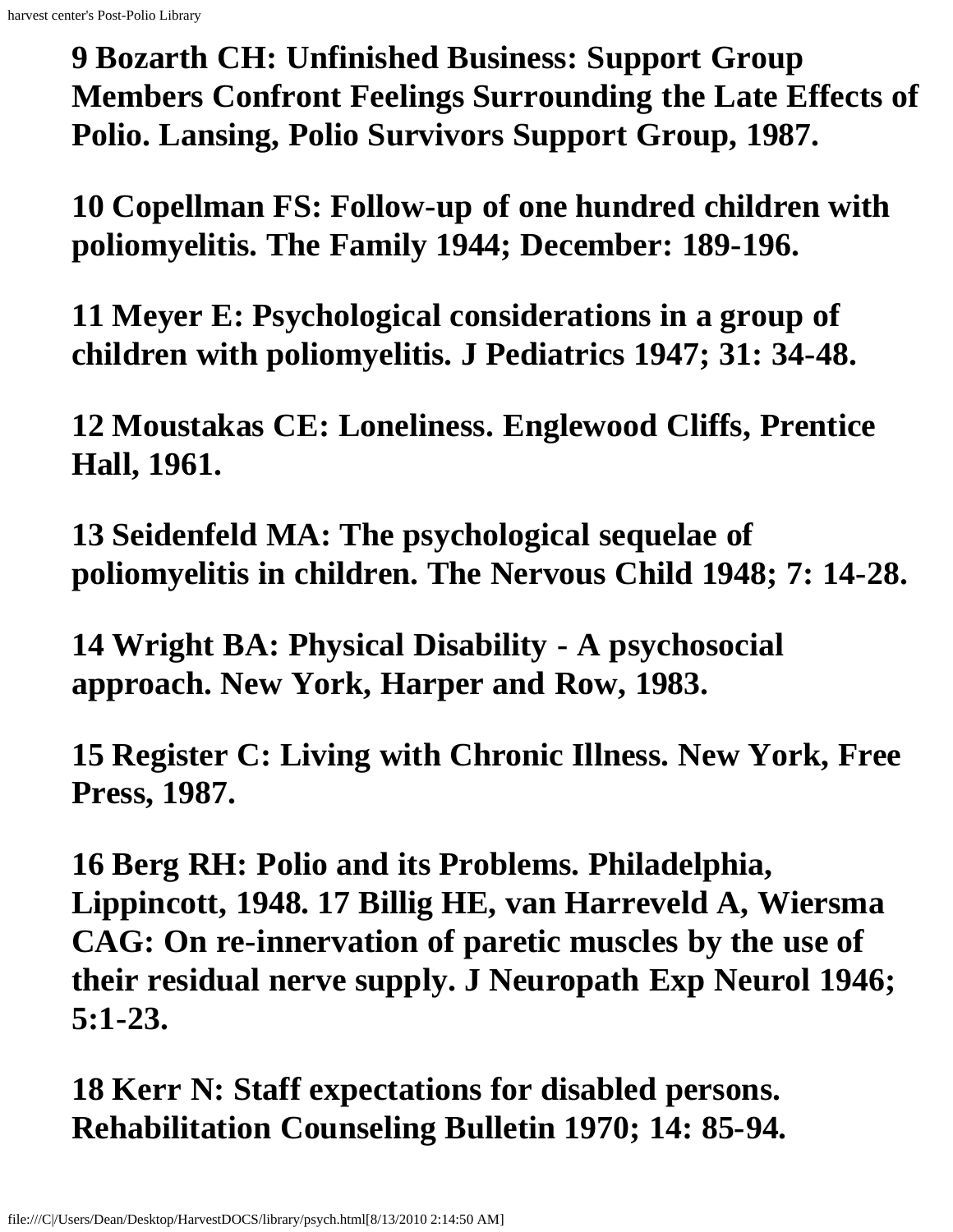**19 Hawke WA, Auerbach A: Multidiscipline experience: A fresh approach to aid the multihandicapped child. Journal of Rehabilitation 1975: 41:22-24.**

**20 Rowlands P: Children Apart. New York, Pantheon, 1973.**

**21 Schechter MD: The orthopedically handicapped child. Arch Gen Psychiatry 1961; 4: 53-59.**

**22 Davis F: Passage Through Crisis. Indianapolis, Bobbs-Merrill,1963.**

**23 Rice EP: The families of children with poliomyelitis, in Poliomyelitis. Philadelphia, Lippincott, 1949.**

**24 Moustakas CE: Loneliness and Love. Englewood Cliffs, Prentice Hall, 1972.**

**25 Ladieu-Leviton G, Adler DL, Dembo T: Studies in adjustment to visible injuries: Social acceptance of the injured. Journal of Social Issues 1948; 4: 55-62.**

**26 Davis F: Illness, Interaction and the Self. Belmont, California, Wadsworth, 1972.**

**27 Long L, Roth C: The psychological aspects of rehabilitation, in Soden WH (ed) Rehabilitation of the Handicapped. New York, Ronald, 1949.**

**28 Trieschmann RB: Aging with a Disability. New York,**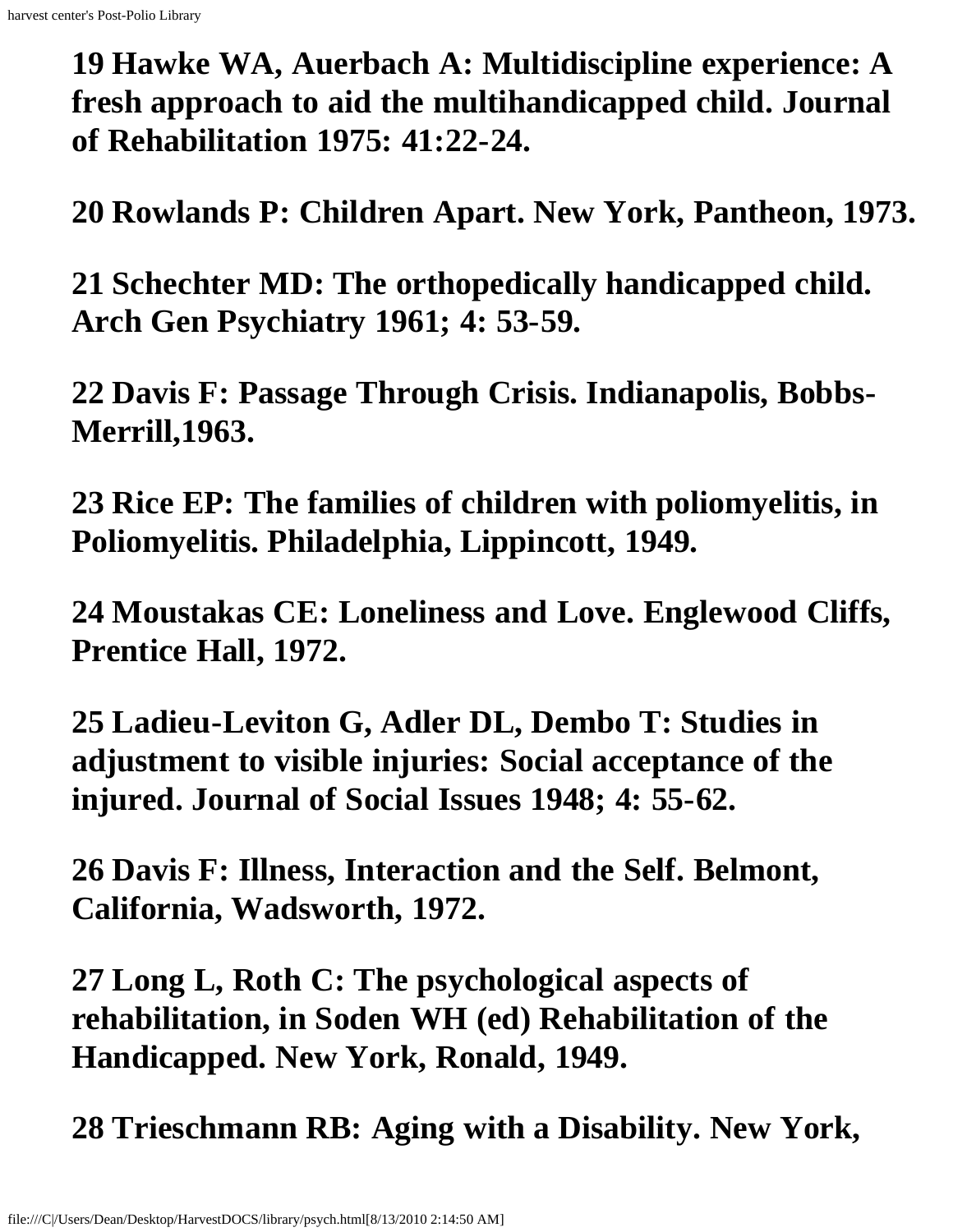**Demos, 1987.**

**29 Battle CU: Disruptions in the socialization of a young, severely handicapped child. Rehabilitation Literature 1974; 35:130-140.**

**30 Anthony WA: Societal rehabilitation: Changing society's attitudes toward the physically and mentally disabled. Rehabilitation Psychology 1972; 19: 117-126.**

**31 Wright BA: Issues in overcoming emotional barriers to adjustment in the handicapped. Rehabilitation Counseling Bulletin 1967; 11: 53-59.**

**32 Bloom JL: Sex education for the physically handicapped. Sexology 1970; 36: 62-65.**

**33 Hohmann GW: Reactions of the individual with a disability complicated by a sexual problem. Arch Phys Med Rehabil 1975; 56: 8-13.**

**34 Ladieu G, Hanfmann E, Dembo T: Studies in adjustment to visible disability. The Journal of Abnormal Social Psychology 1947; 42: 169-192.**

**35 Taylor H, Kagay MR, Leichenko S: The ICD Survey of Disabled Americans. New York, Louis Harris, 1986. 36 Statistical Abstract of the United States: 1990 (110th edition). U.S. Bureau of the Census, Washington, D.C., 1990.**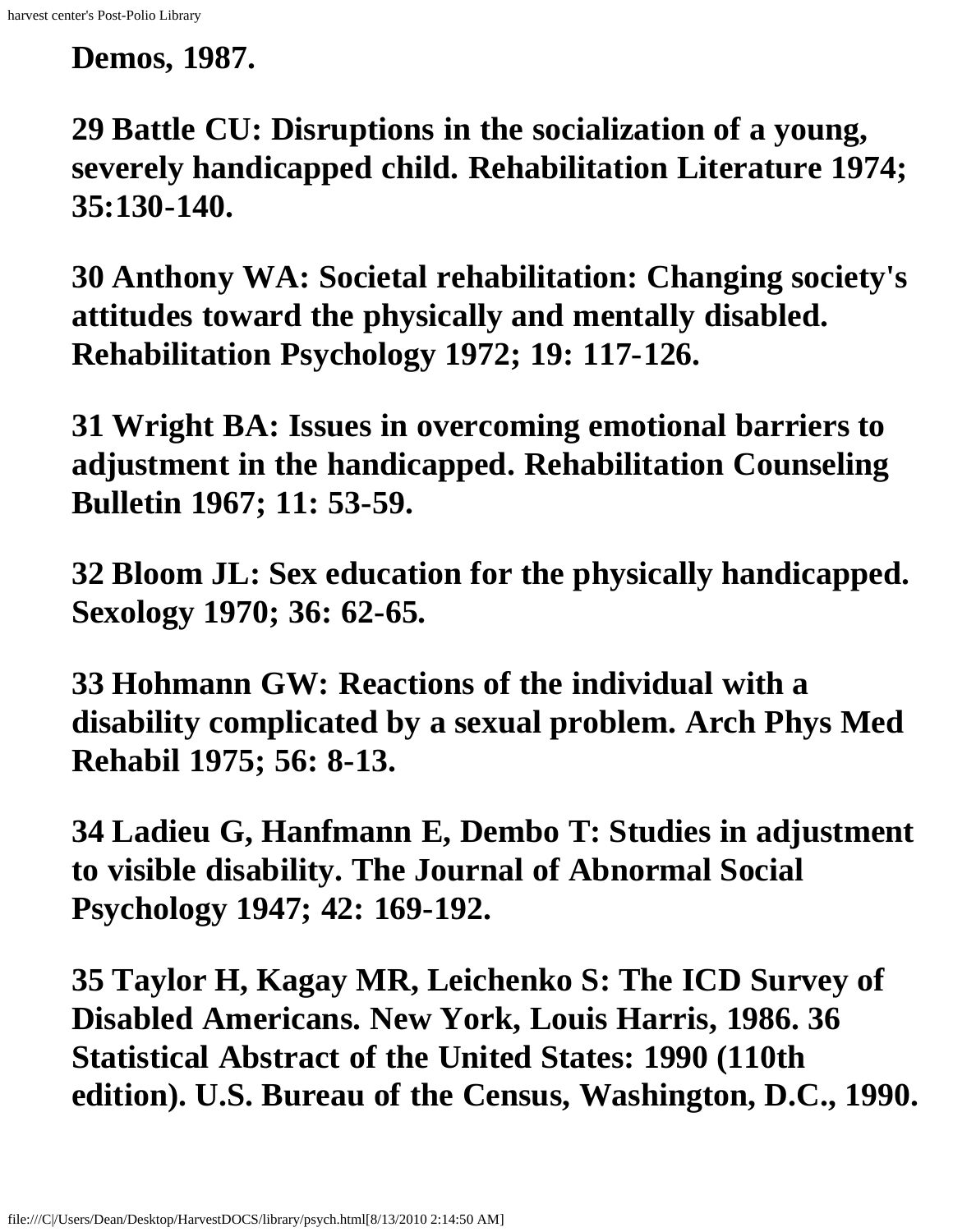**37 Bruno Rl, Frick NM: The origins of "Type A" behavior and stress induced symptoms in polio survivors. Proceedings of the Society of Behavioral Medicine 1989; 10: 85. 38 Perkins KA: Heart rate change in Type A and Type B males as a function of response cost and task difficulty. Psychophysiology 1984; 21: 14-21.**

**39 Rosenman RH, Friedman M, Straus R, et al: A predictive study of coronary heart disease. JAMA 1964; 189: 113-124.**

**40 Friedman M, Thoresen CE, Gill JJ, et al: Feasibility of altering Type A behavior pattern. Circulation 1982; 66: 83- 92.**

**41 Powell LH, Friedman M, Thoresen CE, et al: Can the Type A behavior pattern be altered after myocardial infarction? Psychosom Med 1984; 46: 293-313.**

**42 Young LD, Barboriak JJ: Reliability of a brief scale for assessment of coronary-prone behavior and standard measures of Type A behavior. Percept Mot Skills 1982; 55: 1039-1042.**

**43 Bruno RL: Predicting pain management program outcome: The Reinforcement Motivation Survey. Arch Phys Med Rehabil 1990; 10: 785. 44 Mandell AJ: Toward a psychobiology of transcendence, in Davidson JM, Davidson RJ (eds): The Psychobiology of Consciousness, New York, Plenum, 1980.**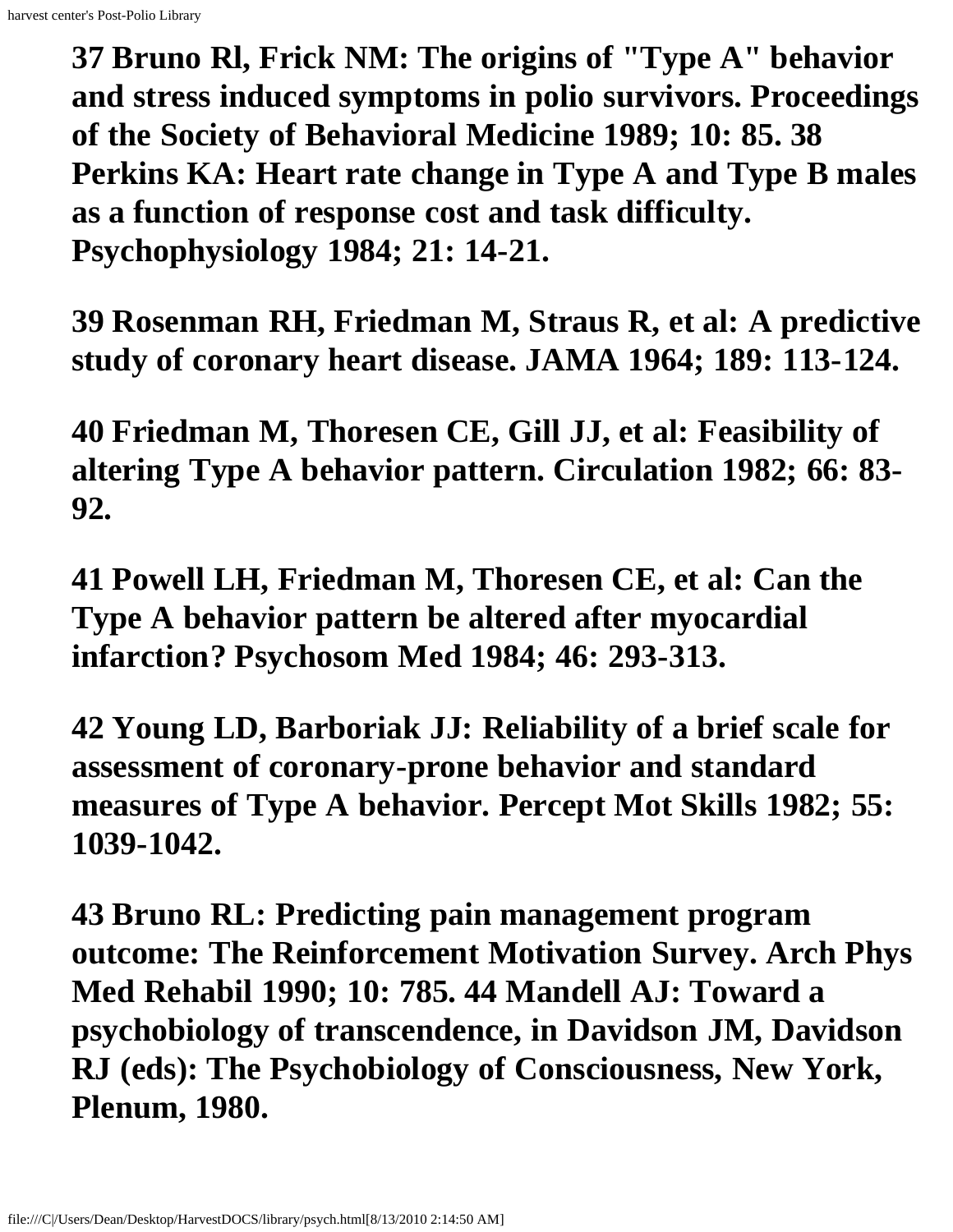**45 Diagnostic and Statistical Manual of Mental Disorders (ed 3, revised). Washington, D.C., American Psychiatric Association, 1987.**

**46 Beck AT, Freeman A: Cognitive Therapy of Personality Disorders. New York, Guilford, 1990.**

**47 Salzman L: The Obsessive Personality. New York, Jason Aronson, 1973.**

**48 Millon T, Everly G: Personality and its Disorders. New York, Wiley, 1985.**

**49 Bruno RL, Frick NM, Cohen J. Polioencephalitis, stress and the etiology of Post-Polio Sequelae. Orthopedics 1991; (this issue).**

**50 Beck AT, Ward CH, Mendelson M, et al: An inventory for measuring depression. Arch Gen Psychiatry 1961; 4: 561-571.**

**51 Freidenberg DL, Freeman D, Huber SJ, Perry, J, Fischer, A, Van Gorp, WG, et al: Postpoliomyelitis Syndrome: Behavioral Features. Neuropsychiatry, Neuropsychology and Behavioral Neurology 1989; 2: 272-281.**

**52 Myers JK, Weissman MM, Tischler OL, et al: Six month prevalence of psychiatric disorders in three communities. Arch Gen Psychiatry 1984; 41: 959-967.**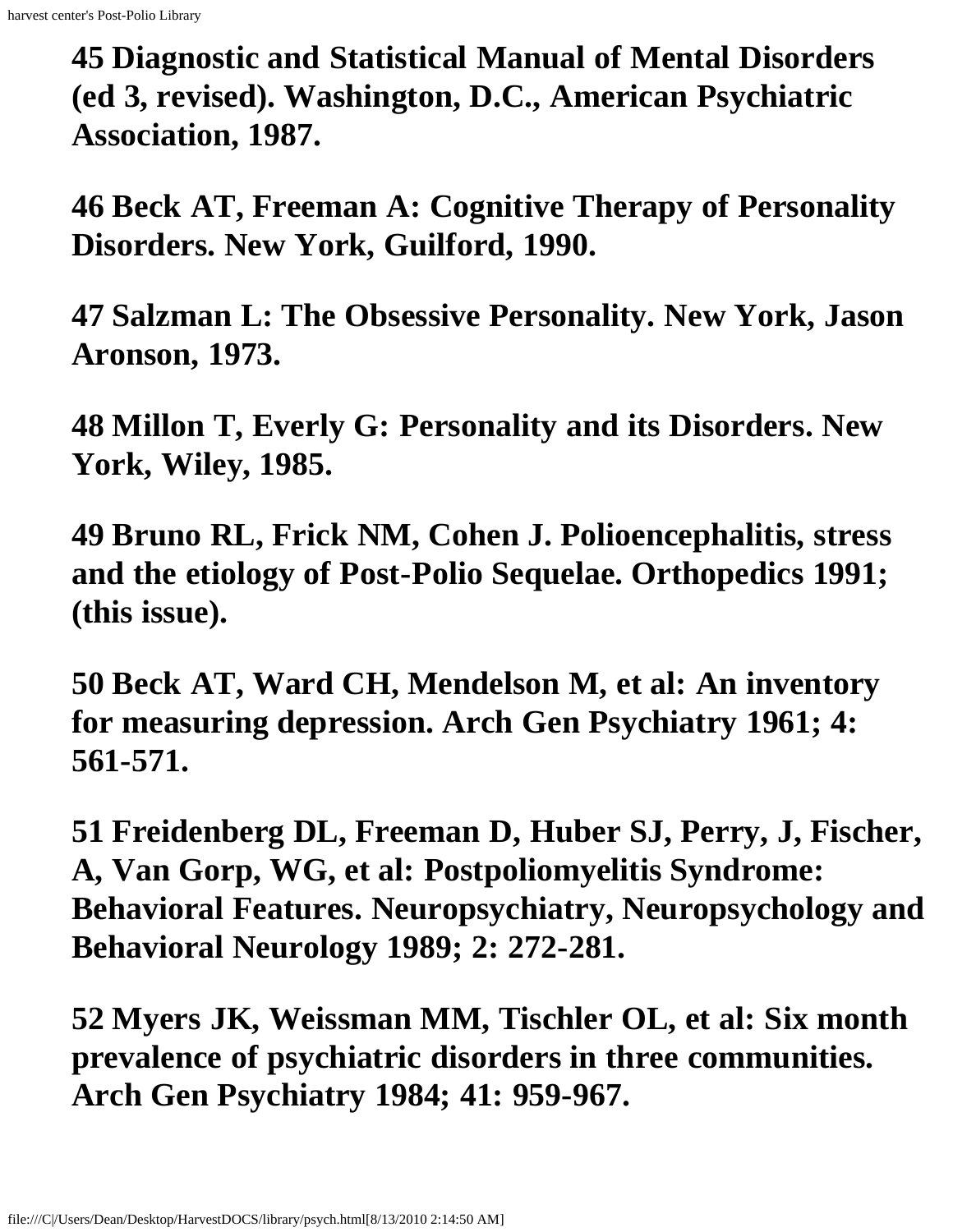**53 Roberts RE, Vernon SW: Depression in the community: Prevalence and treatment. Arch Gen Psychiatry 1982; 39: 1407-1409.**

**54 Schleifer SJ, Macari M, Slater W, et al: Predictors of outcome after myocardial infarction: Role of depression. Circulation 1987; 74 (supplement II): 38.**

**55 Dunne KB, Gingher N, Olsen L, et al: The Adult Spina Bifida Network Survey. Insights 1986; 14: 28-32.**

**56 Lazarus A: Multimodal Behavior Therapy. New York, Springer Verlag, 1976.**

**57 Fillyaw, et al. Orthopedics December, 1991.**

**58 Waring WP, Maynard F, Grady W et al: Influence of appropirate lower extremity orthotic management on ambulation, pain and fatigue in a postpolio population. Arch Phys Med Rehabil 1989; 70: 371-375.**

**59 Agre JC, Rodriquez AA, Sperling KB: Symptoms and clinical impressions of patients seen in a postpolio clinic. Arch Phys Med Rehabil 1989; 70: 367-370.**

**60 Peach PE, Olejnik S: Effects of treatment and noncompliance on post-polio sequelae symptoms and muscle strength. Orthopedics 1991; (this issue).**

**61 Scheer J, Luborsky M: Culture and polio. Orthopedics**